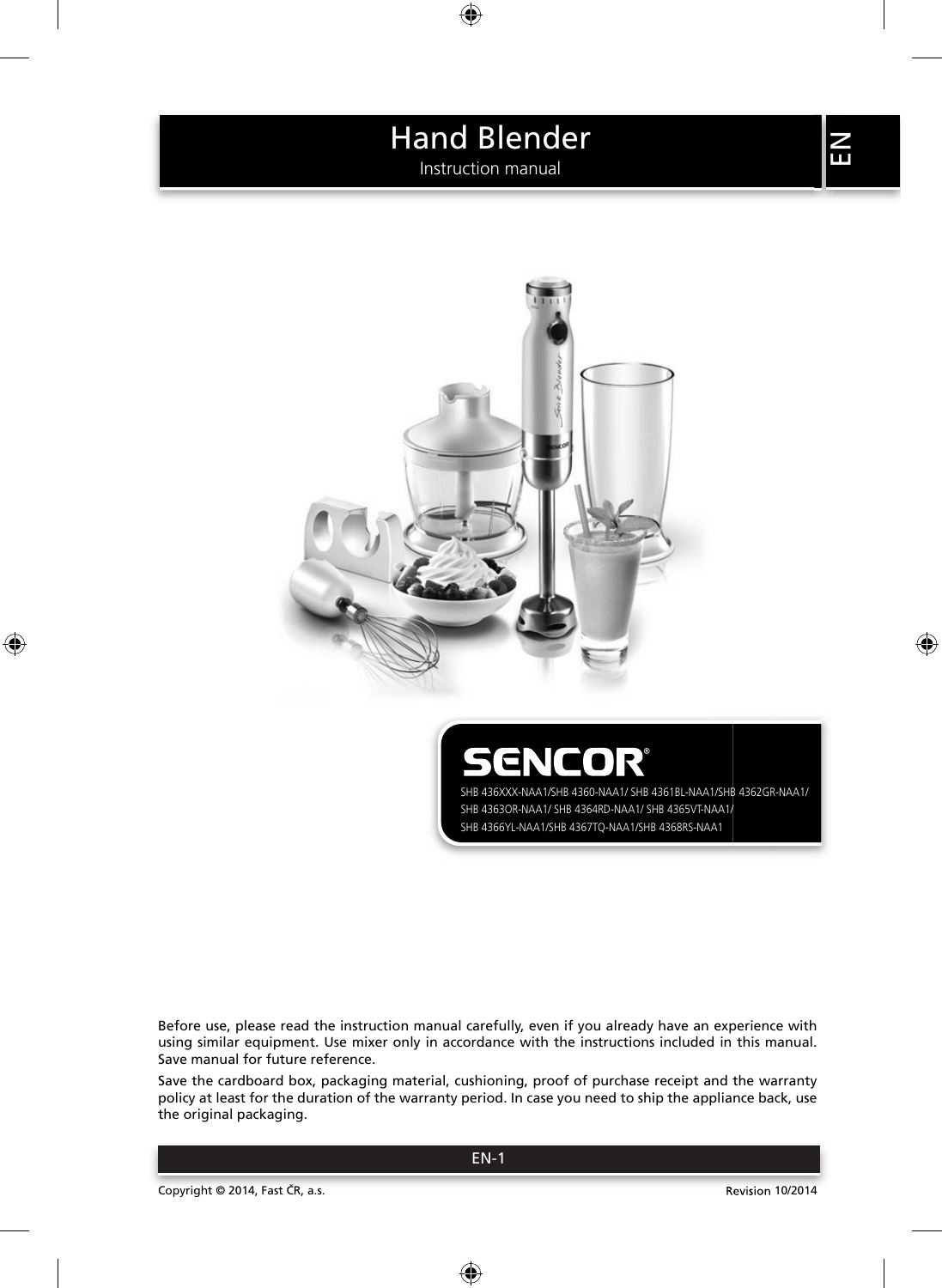Hand Blender<br>SHB 436XXX-NAA1/SHB 4360-NAA1/ SHB 4361BL-NAA1/SHB 4362GR-NAA1/SHB 4363OR-NAA1/ SHB 4364RD-NAA1/ SHB 4365VT-NAA1/SHB 4366YL-NAA1/SHB 4367TQ-NAA1/SHB 4368RS-NAA1

## **CONTENT**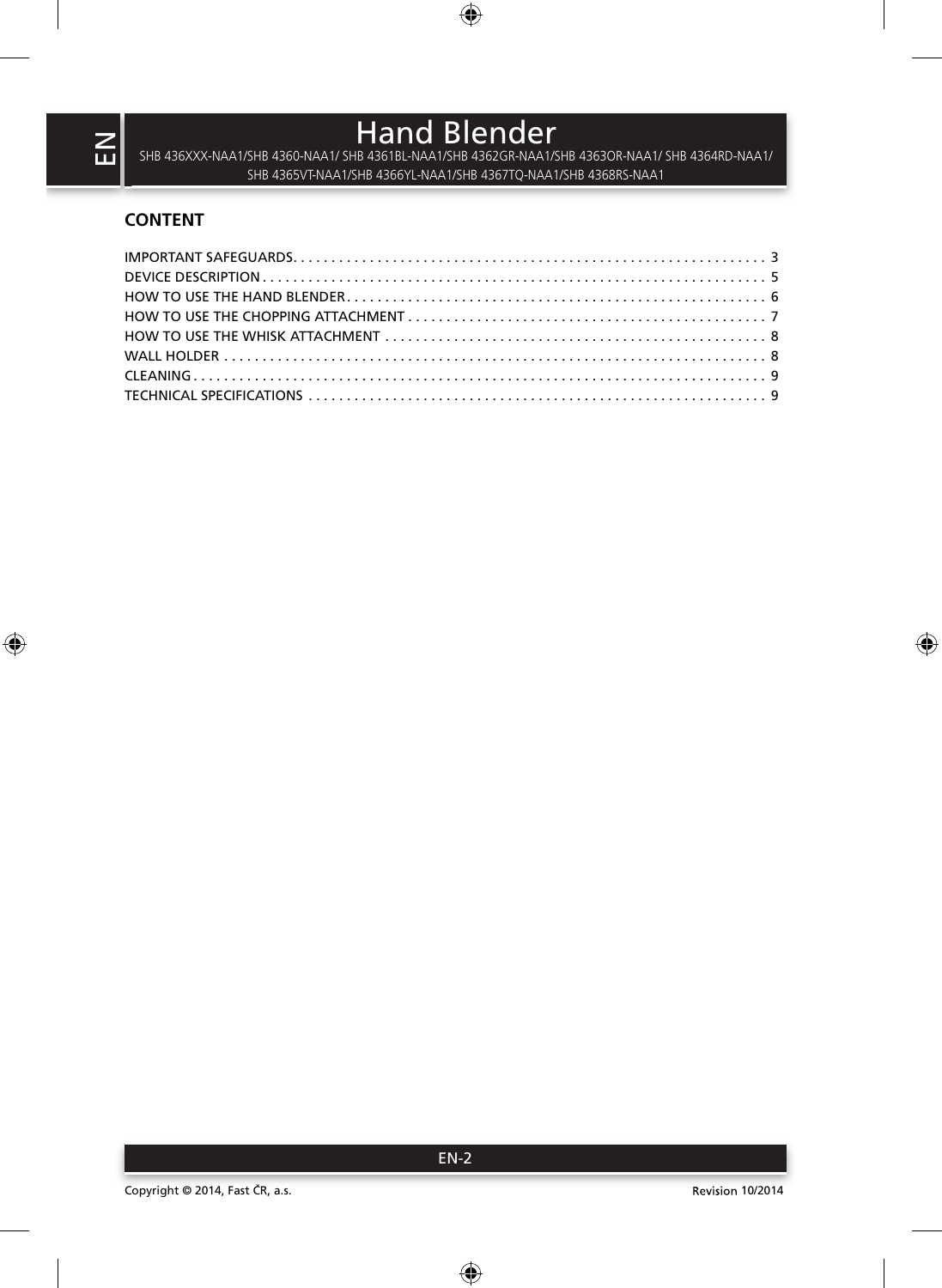SHB 436XXX-NAA1/SHB 4360-NAA1/ SHB 4361BL-NAA1/SHB 4362GR-NAA1/SHB 4363OR-NAA1/ SHB 4364RD-NAA1/ SHB 4365VT-NAA1/SHB 4366YL-NAA1/SHB 4367TQ-NAA1/SHB 4368RS-NAA1

### **IMPORTANT SAFEGUARDS**

When using electrical appliances especially when children are present, basic safety precautions should always be followed, including the following:

- 1. Read all instructions before using.
- 2. To protect against electrical shock, do not submerge the mixer or allow AC cord to come in contact with water or other liquids.
- 3. Unplug from outlet when not in use, before putting on or taking off parts, and before cleaning.
- 4. If the supply cord is damaged, it must be replaced by the manufacturer, its service agent or similarly qualified persons in order to avoid a hazard.
- 5. Do not use outdoors.
- 6. Do not let the power cord hang over edge of table or counter or touch hot surfaces, including the stove.
- 7. Always disconnect the appliance from the power supply if it is left unattended and before assembling. disassembling or cleaning.
- 8. Blades are sharp. Handle carefully.
- 9. Before plugging into an outlet, check whether your voltage corresponds to the rating label of the appliance.
- 10. Don't plug the appliance into the power supply until it is fully assembled and always unplug before disassembling the appliance or handle the blade.
- 11. This appliance shall not be used by children and care should be taken when used near children.
- 12. Don't let the motor unit, cord, or plug get wet.
- 13. Avoid contacting moving parts.
- 14. The use of attachments not recommended or sold by the manufacturer may cause fire.
- 15. When mixing liquids, especially hot liquids, use a tall container or make small quantities at a time to reduce spillage.
- 16. Don't put in water.
- 17. Don't open until blades stop.
- 18. Don't allow children to use the blender without supervision.
- 19. Don't place the appliance in the hot ingredients.
- 20. The appliance is constructed to process normal household quantities.
- 21. Short-time operating. Use the appliance with blender stick (A5) for no longer than 1 minute, and don't operate hard food for longer than 10 seconds.
- 22. If you press switch, you can run the inching switch to meet your request. But the switch II is immutable.
- 23. Always disconnect the blender from the supply if it is left unattended and before assembling, disassembling or cleaning.
- 24. Warning: Misuse can cause injury.
- 25. Take care when handling the sharp cutting blades, emptying the bowl and during cleaning.
- 26. Switch off the appliance and disconnect from supply before changing accessories or approaching parts that move in use.
- 27. This appliance is not intended for use by children or other persons without assistance or supervision if their physical, sensory or mental capabilities prevent them from using it safely.
- 28. Children should be supervised to ensure that they don't play with the appliance.
- 29. The appliance has a polarized plug (one blade is wider than the other). To reduce the risk of electric shock, this plug will fit in a polarized outlet, which is reverse of the plug. If it still does not fit, contact a qualified electrician. Don't modify the plug in any way.
- 30. Keep hands and utensils out of the container while blending / away from the cutting blade while chopping food to prevent the possibility of severe injury to persons or damage to the unit. A scraper may be used but must be used only when the unit is not running.
- 31. Remove beaters from mixer before washing.
- 32. Container must be properly in place before operating appliance.
- 33. Never feed food by hand. Always use food tamper.

 $\leq$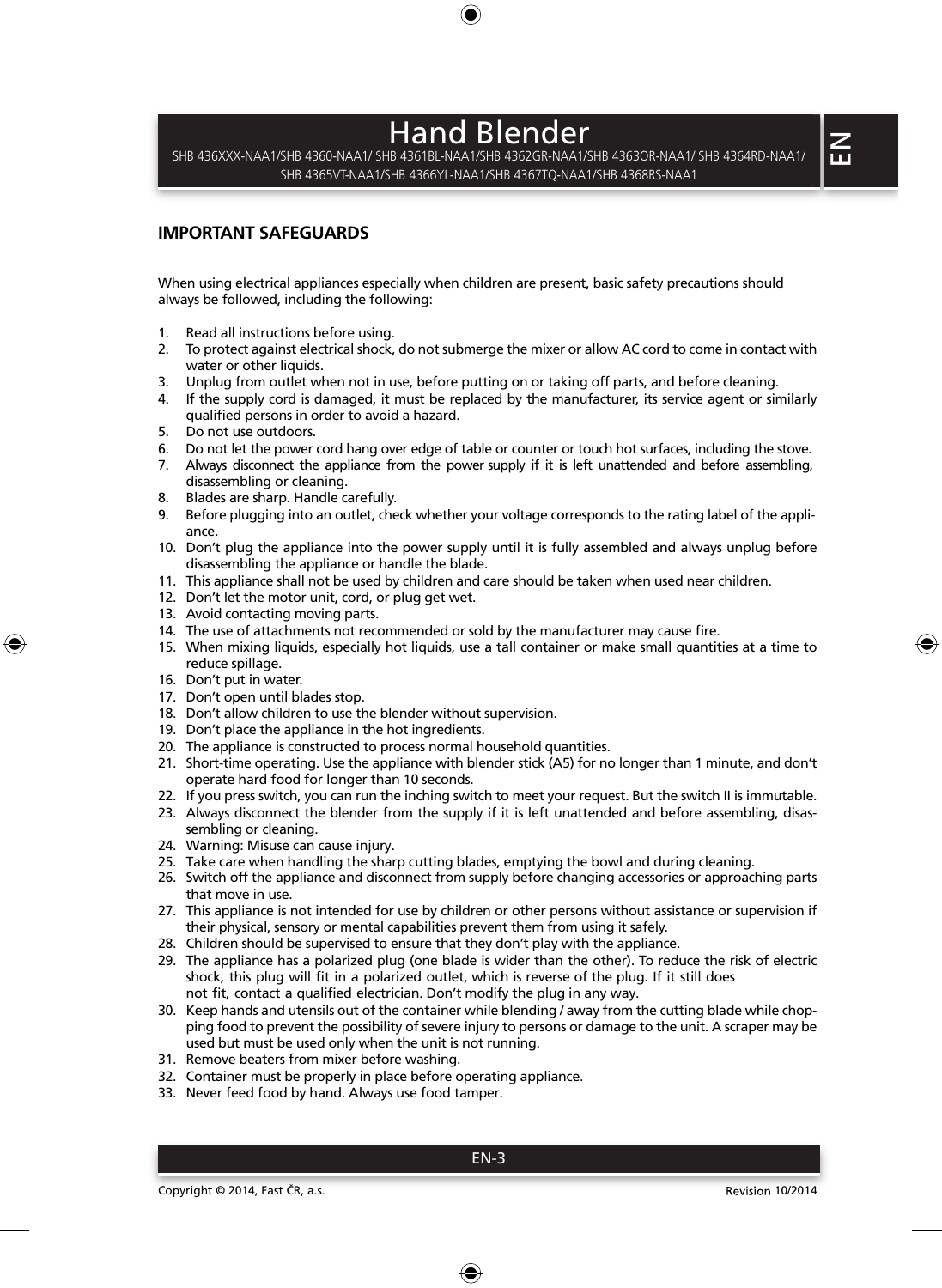SHB 436XXX-NAA1/SHB 4360-NAA1/ SHB 4361BL-NAA1/SHB 4362GR-NAA1/SHB 4363OR-NAA1/ SHB 4364RD-NAA1/ SHB 4365VT-NAA1/SHB 4366YL-NAA1/SHB 4367TQ-NAA1/SHB 4368RS-NAA1

- 34. Don't use finger to scrape food away from discharge disc while appliance is operating. Cut type injury may result.
- 35. Never place fingers or other utensils into feed or discharge areas.
- 36. Be certain cover is securely locked in place before operating appliance.
- 37. When mixing liquids, especially hot liquids, use a tall container or make small quantities at a time to reduce spillage.
- 38. Don´t operate any appliance with a damaged cord or plug after the appliance malfunctions, or is dropped or damaged in any manner.
- 39. Save these instructions.



### **Caution!**

The cutting knifes are very sharp. Never attempt to touch the spinning knives.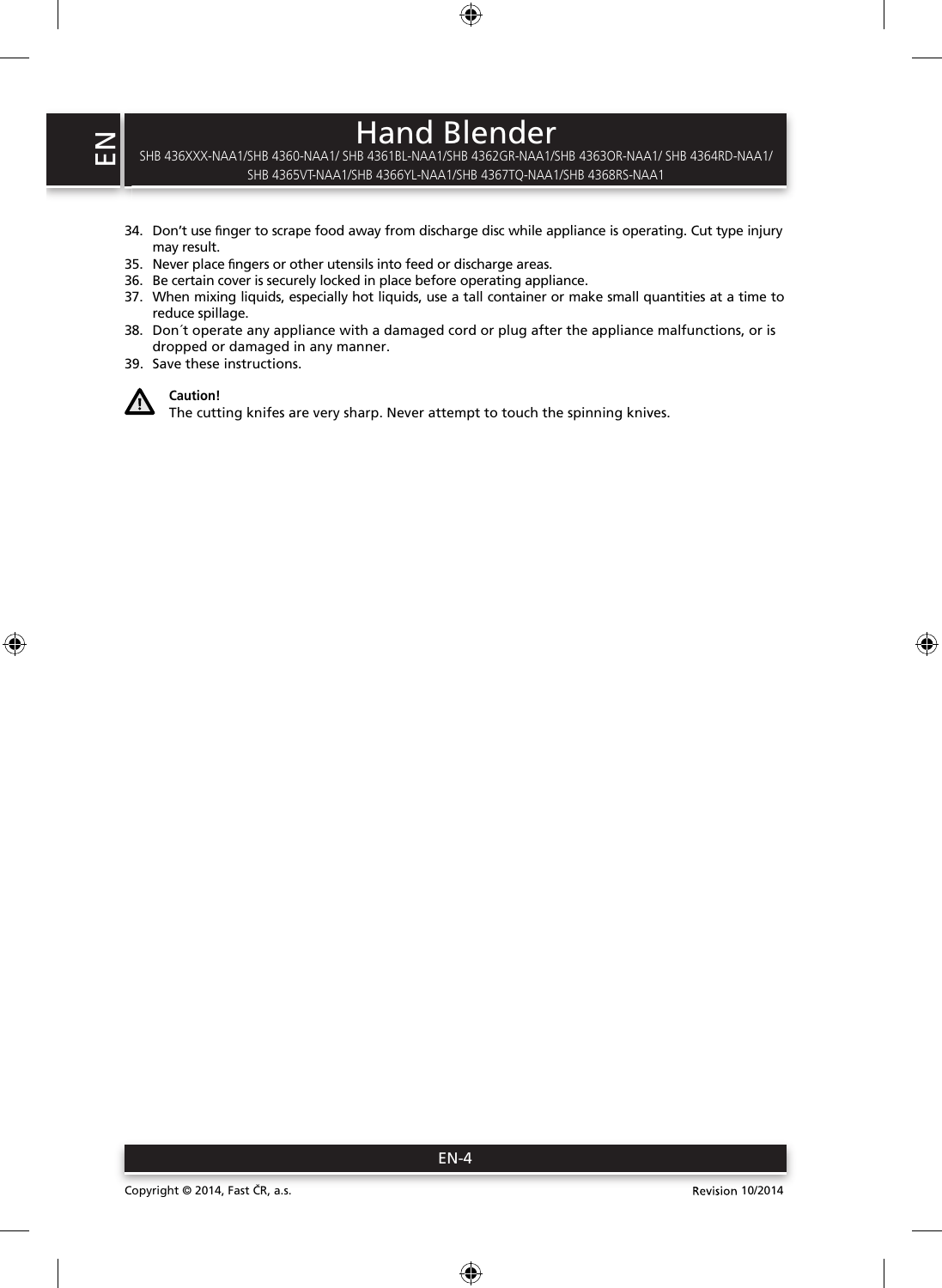SHB 436XXX-NAA1/SHB 4360-NAA1/ SHB 4361BL-NAA1/SHB 4362GR-NAA1/SHB 4363OR-NAA1/ SHB 4364RD-NAA1/ SHB 4365VT-NAA1/SHB 4366YL-NAA1/SHB 4367TQ-NAA1/SHB 4368RS-NAA1

### **DEVICE DESCRIPTION**



Prior to initial use, it is necessary to thoroughly wash the accessories - mixing container (A6), whisk (A8), cutting knife with double blade (A10), chopper bowl with scale (A11) and rubber non-slip pad (A12).

The accessories which include the gearboxes - removable stainless steel blending shaft (A5), whisk holder (A7) and bowl lid (A9), wash only the parts which are designed for direct contact with food. Do not hold the gearboxes under running water, nor immerse them in water.

#### **Rotary speed regulator**

The Speed regulator (A1) is used to set the appropriate speed for mixing, chopping or whisking. The Speed can be set according to your preferences. Turning the regulator counterclockwise the speed is decreasing, turn-ing clockwise the speed is increasing. Before pressing the switch, first set the desired speed and then press the switch.

Do not change the speed when operating the device.

 $\mathsf{Z}_\mathsf{u}$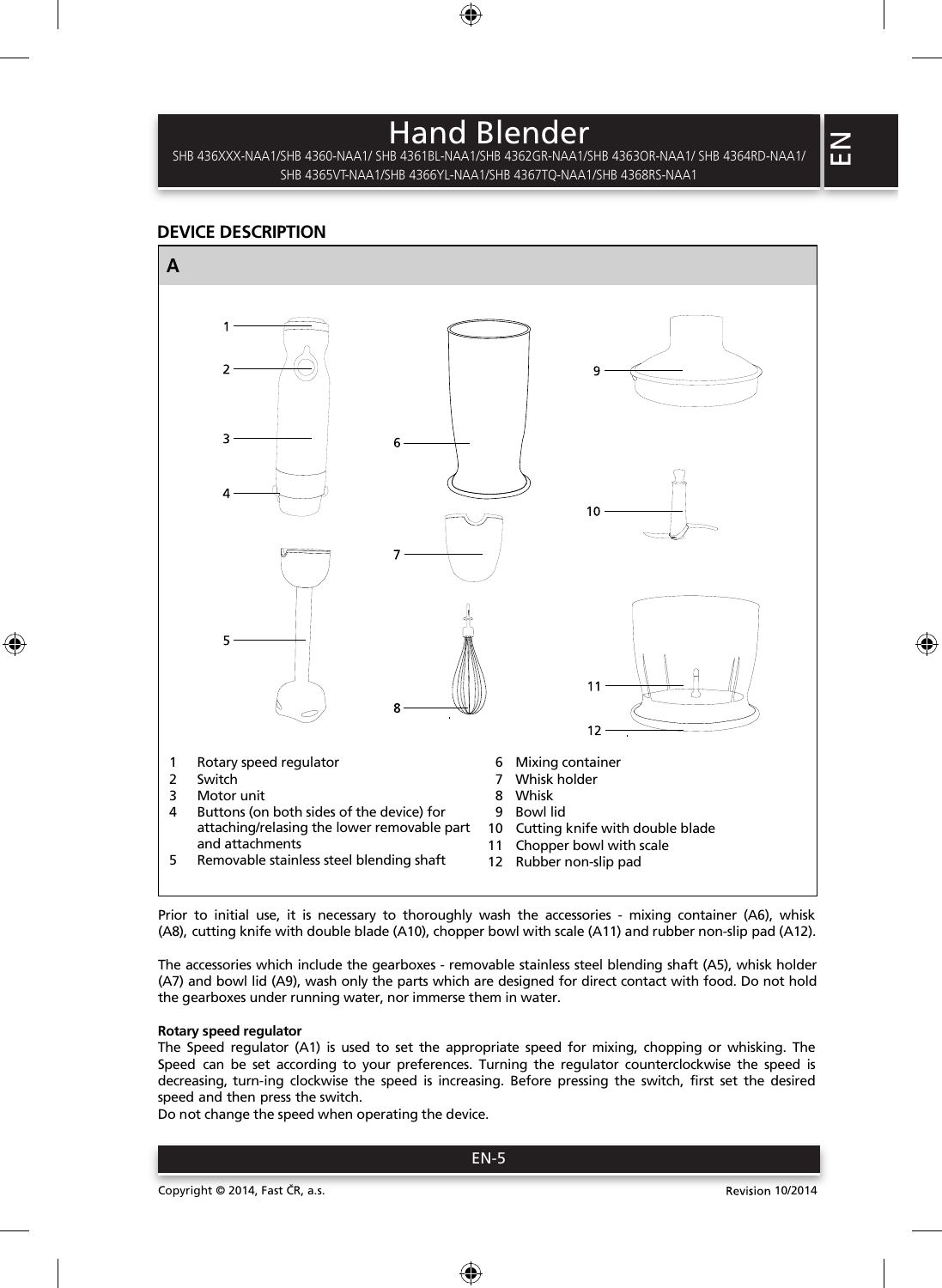### **HOW TO USE THE HAND BLENDER**

EN

This hand blender is suitable for mixing of cooked ingredients (e.g. preparation of mixed baby food), mixing drinks (e.g. preparation of milk cocktails, fruits drinks, sauces etc.) or mixing of soft ingredients (e.g. preparation of bread spread, mayonnaise etc).

Hand Blender SHB 436XXX-NAA1/SHB 4360-NAA1/ SHB 4361BL-NAA1/SHB 4362GR-NAA1/SHB 4363OR-NAA1/ SHB 4364RD-NAA1/ SHB 4365VT-NAA1/SHB 4366YL-NAA1/SHB 4367TQ-NAA1/SHB 4368RS-NAA1

#### **Hand blender assembly:**

- 1) Set the removable part to motor unit (A3) until it clicks. The safe locking is indicated by a click.
- 2) Now the hand blender is ready to use. Insert the plug into the power outlet. After inserting into the power outlet the switch (A2) will be highlighted.

**Note:** Use the device for no longer than 1 minute.

- **Note:** If you want release the lower removable part, press the attaching / releasing buttons and remove the lower part.
- **Note:** When assembling/disassembling the hand blender always make sure the hand blender is switched off and power cord is removed from the power outlet.



#### **Ingredients processing guide**

| Ingredients             | Volume in q | Mixing time     |
|-------------------------|-------------|-----------------|
| Mixed baby food, sauces | $100 - 300$ | 45 s            |
| Mixed drinks            | $100 - 500$ | 30 <sub>s</sub> |
| Fruit and vegetable     | $100 - 200$ | 45 s            |
| Cheese                  | $50 - 100$  | 30 s            |

The actual mixing time depends on how fine mix you want to achieve. The shown mixing times are for your reference only.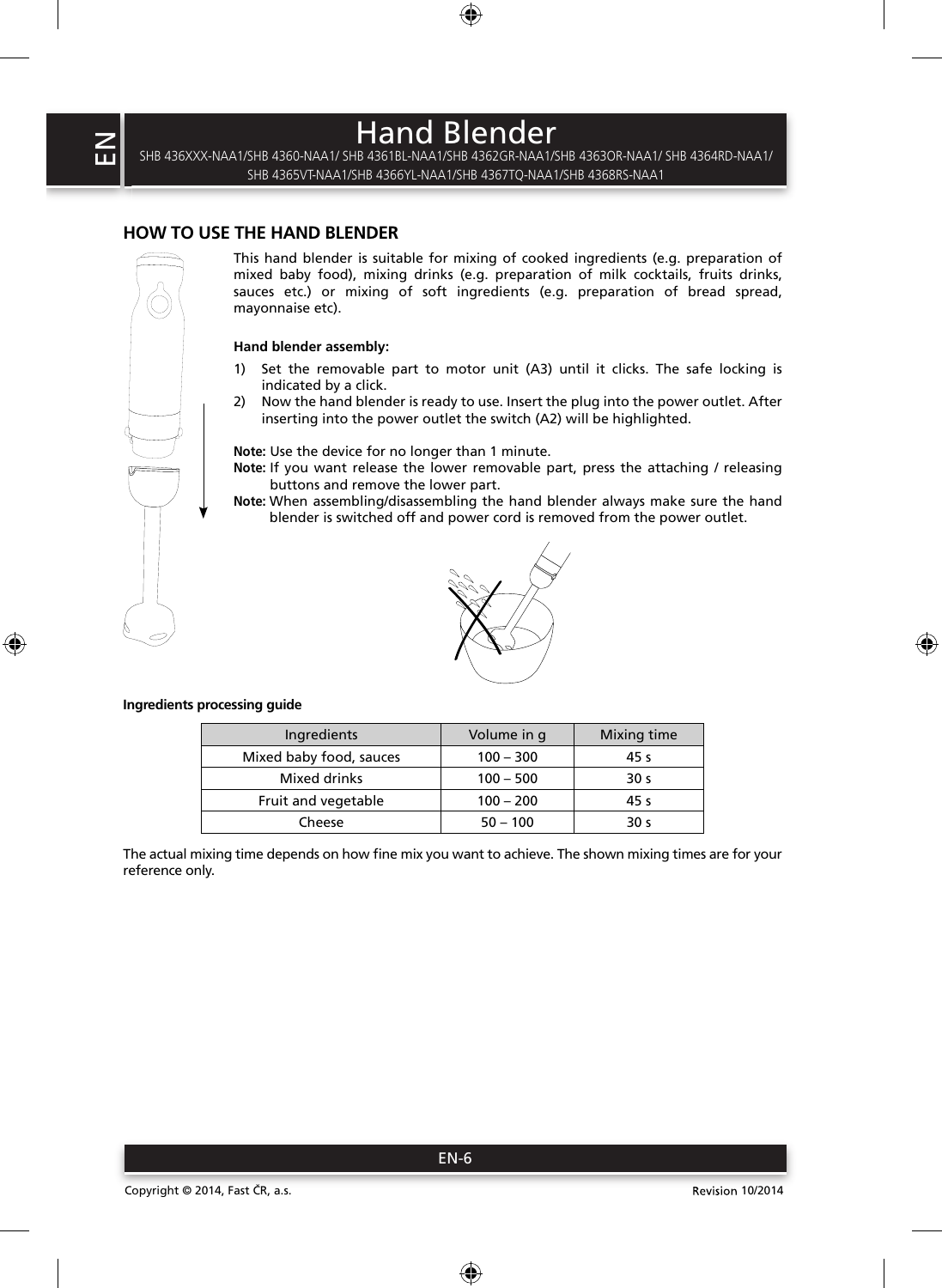SHB 436XXX-NAA1/SHB 4360-NAA1/ SHB 4361BL-NAA1/SHB 4362GR-NAA1/SHB 4363OR-NAA1/ SHB 4364RD-NAA1/ SHB 4365VT-NAA1/SHB 4366YL-NAA1/SHB 4367TQ-NAA1/SHB 4368RS-NAA1

### **HOW TO USE THE CHOPPING ATTACHMENT**

The chopping attachment is suitable for chopping food, such as meat, hard cheese (e.g. Parmesan), vegetable (e.g. onion, garlic, carrots etc.), herbs, nuts (e.g. hazelnuts, walnuts etc.), dried fruit (e.g. prunes) and other type of food.

The chopping attachment has not been designed to cut ice cubes, spices (e.g. nutmug), coffee beans or similar type of food.

Before inserting food into the bowl it is necessary to cut the food into small pieces.

#### **Chopping attachment assembly:**



- 1) Place a rubber non-slip pad  $(A12)$  onto the bottom of a chopper bowl. The rubber pad prevents the attachment from accidental slipping and tipping over and possible injury.
- 2) Carefully insert a cutting knife (A10) into the chopper bowl (A11). Set the cutting knife onto the central spindle of the bowl. **Always** hold the cutting knife by the plastic part.

### **Caution: The cutting knife is very sharp!**

- 3) Put the food you wish to chop into the bowl. The amount should not exceed the maximum limit (500 ml) that is marked on the bowl.
- 4) Place a lid (A9) on the bowl. The bowl should be put so that the pressing center, located on the underside of the lid, is placed on the cross of the cutting knife as well as the security locks, located on the sides of the lid, fit into the bowl locking system. Once the lid is placed correctly, turn the lid clock wise until it is securely fixed. The safe locking is indicated by a click.

To release the lid, turn the lid counterclockwise. The lid release is also indicated by a click. When releasing the lid pay higher attention so that it will not tip over or release of cutting knife and possible injury.

- 5) Place the motor unit (A3) onto the assembled chopping attachment.
- 6) Now the device is ready to use. Insert the plug into the power outlet. After inserting into the power outlet the switch (A2) will be highlighted.

**Note:** Use the device for no longer than 1 minute.

EN-7

**Note:** When assembling/disassembling the chopping attachment always make sure the device is switched off and power cord is removed from the power outlet.

Note: To disassemble, reverse the procedure.

 $\leq$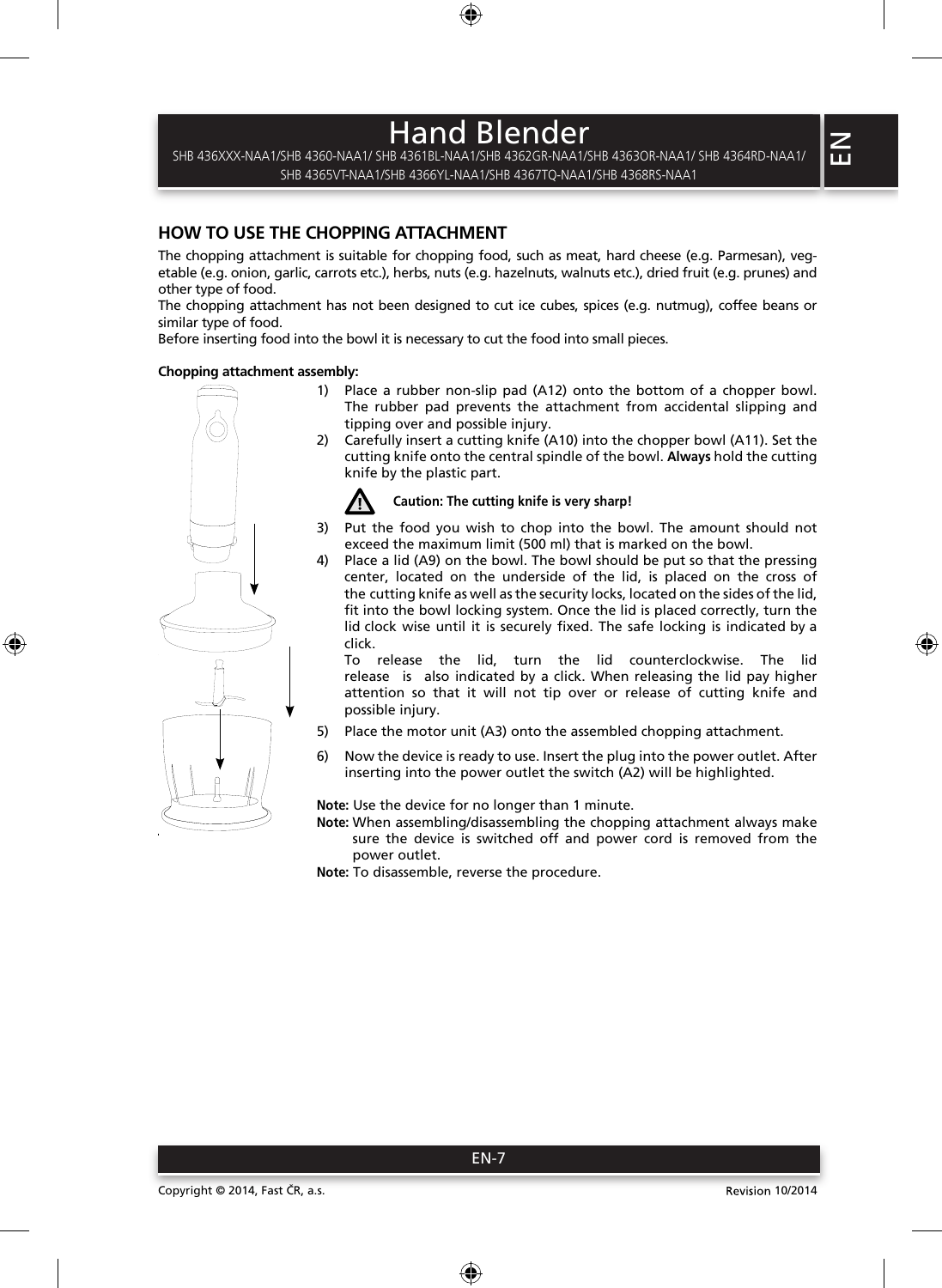SHB 436XXX-NAA1/SHB 4360-NAA1/ SHB 4361BL-NAA1/SHB 4362GR-NAA1/SHB 4363OR-NAA1/ SHB 4364RD-NAA1/ SHB 4365VT-NAA1/SHB 4366YL-NAA1/SHB 4367TQ-NAA1/SHB 4368RS-NAA1

#### **Processing guide**

| Food                           | <b>Maximum</b> | <b>Operation time</b> | Preparation |
|--------------------------------|----------------|-----------------------|-------------|
| Meat                           | 290q           | 15 <sub>s</sub>       | $1 - 2$ cm  |
| Herbs                          | 50q            | 8 s                   |             |
| Shelled nuts, skinless almonds | 100q           | 8 s                   |             |
| Cheese                         | 100q           | 5 s                   | $1 - 2$ cm  |
| Bread                          | 80q            | 5 s                   | 2 cm        |
| Onion                          | 150q           | 8 s                   | 2 cm        |
| <b>Biscuits</b>                | 150q           | 6 s                   | 2 cm        |
| Soft fruit                     | 200q           | 6 s                   | $1-2$ cm    |

The actual time depends on how small pieces you want to achieve.

## **HOW TO USE THE WHISK ATTACHMENT**

The whisk attachment is suitable for whipping liquid mixture, whipping cream, beating egg whites and yolks, for mixing sponge dough, mayonnaise etc. Mix these mixures in smaller doses.

### **Whisk attachment assembly**

- 1) Insert a whisk (A8) into a whisk holder (A7) until it clicks. Make sure the whisk is properly inserted.
- 2) Place the whisk attachment onto the motor unit (A3).
- 3) Now the device is ready to use. Insert the plug into the power outlet. After inserting into the power outlet the switch (A2) will be highlighted.

**Note:** Use the device for no longer than 1 minute.

- **Note:** When assembling/disassembling the whisk attachment always make sure the device is switched off and power cord is removed from the power outlet.
- **Note:** To disassemble, follow the opposite way.

### **WALL HOLDER**

A wall holder is a part of accessories. This can be attached to the wall and the device can be placed on it. The wall holder can be secured to the wall by 2 screws. The screws or wall plug are not included in the accessories. For the size of screw and plugs contact the seller of fasteners.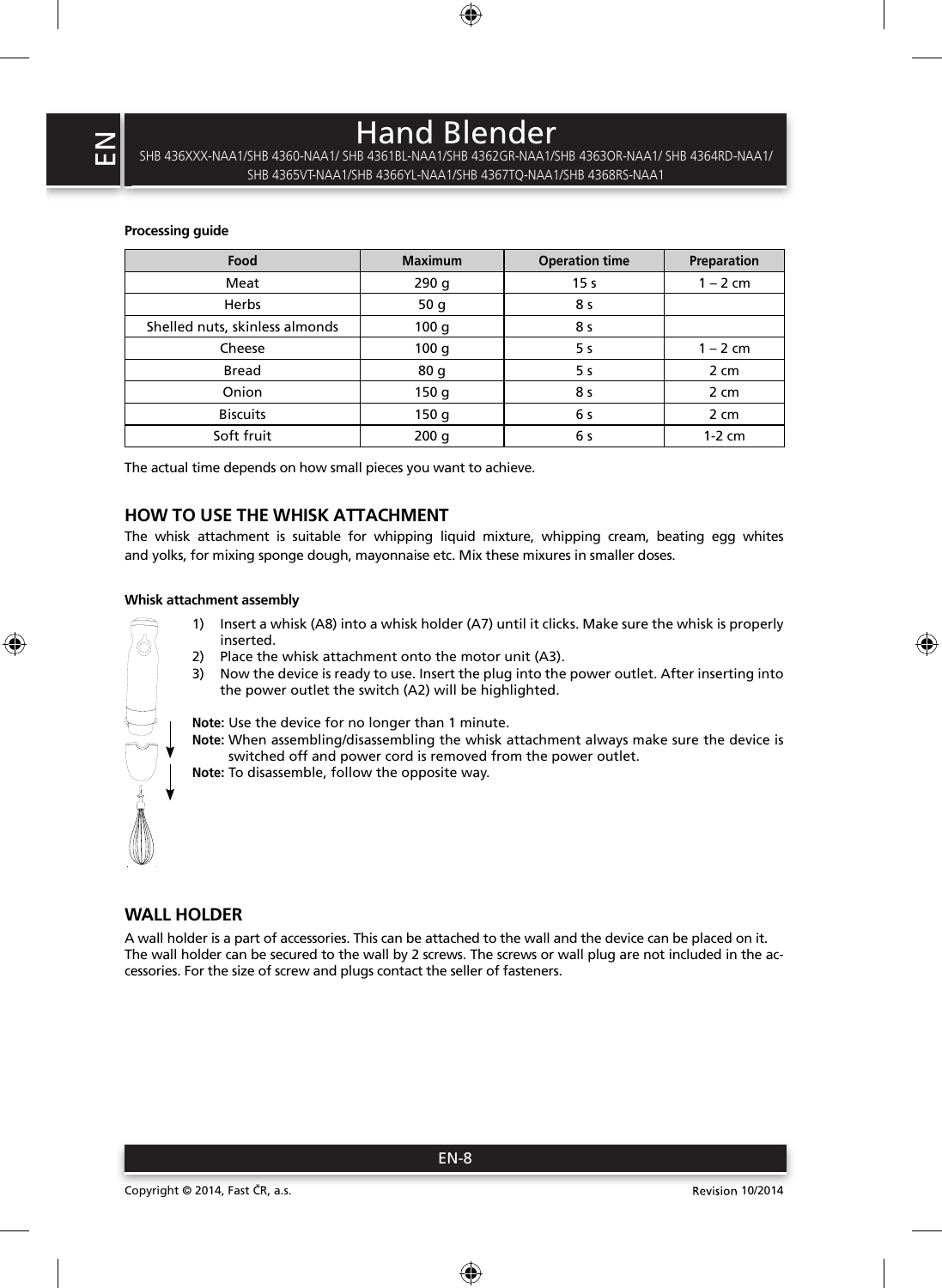SHB 436XXX-NAA1/SHB 4360-NAA1/ SHB 4361BL-NAA1/SHB 4362GR-NAA1/SHB 4363OR-NAA1/ SHB 4364RD-NAA1/ SHB 4365VT-NAA1/SHB 4366YL-NAA1/SHB 4367TQ-NAA1/SHB 4368RS-NAA1

### **CLEANING**



Before cleaning, always disconnect the power cord from the power outlet.

Clean the motor cover (motor part) with a soft and slightly wet cloth. Never submerge this part in water or any other liquid.

In the dishwasher you can wash: mixing container (A6), whisk (A8), cutting knife with double blade (A10) and chopper bowl with scale (A11). When processing foods with color, the plastic parts of the appliance may become discolored, wipe these parts with vegetable oil before placing them in the dishwasher.

You may also clean the knives by submerging them in hot water with soap and by switching the blender on. In this case, you must have the blender connected to the wall outlet.

Do not use abrasive or aggressive cleaning products, such as paint thinners or benzene to clean the device and its accessories.

## **TECHNICAL SPECIFICATIONS**

120V AC 60Hz, 350W Max Mixing container volume: 800 ml Chopper bowl volume: 500 ml

Changes to text and technical parameters are reserved.

 $\leq$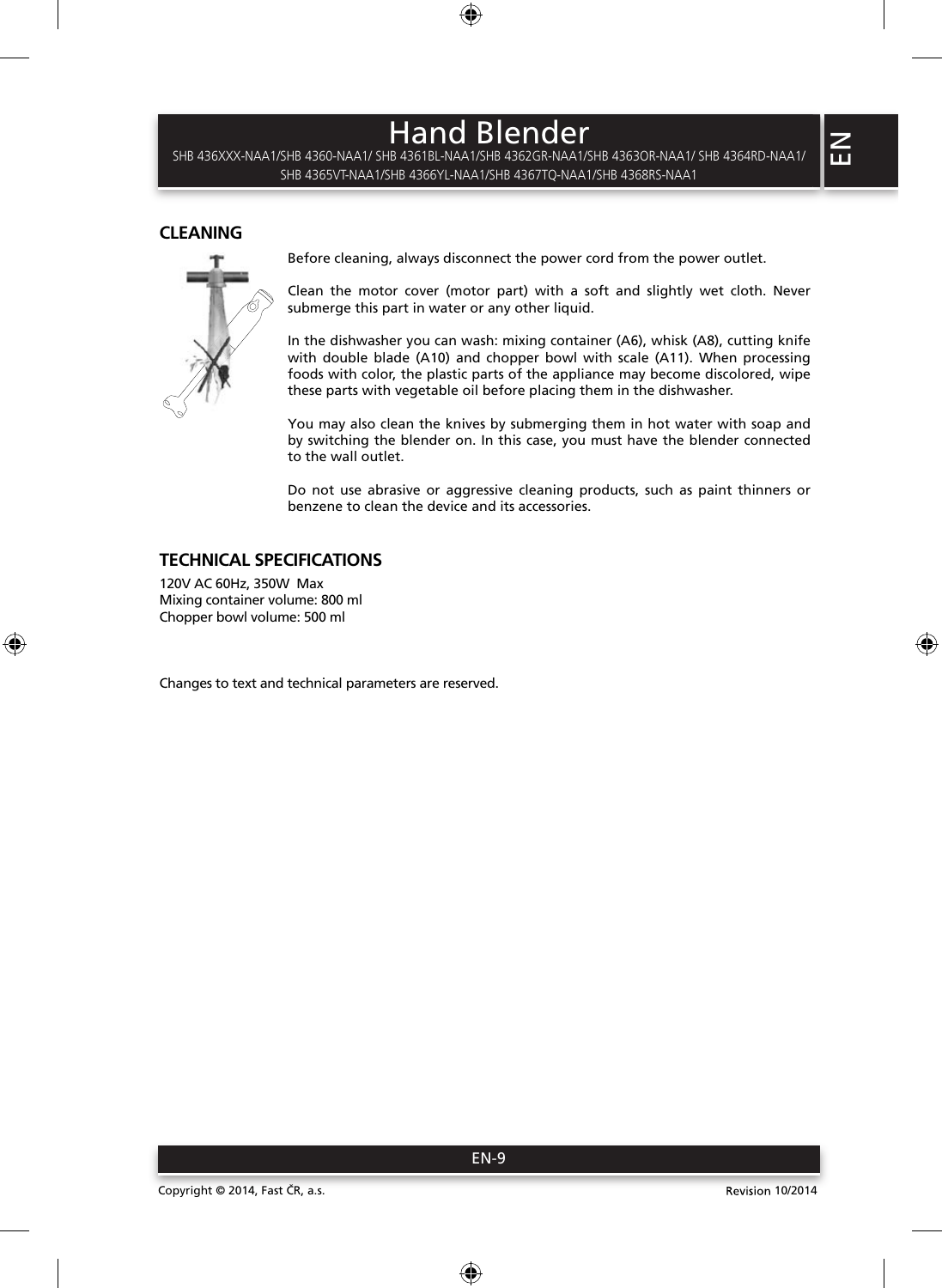Hand Blender<br>SHB 436XXX-NAA1/SHB 4360-NAA1/ SHB 4361BL-NAA1/SHB 4362GR-NAA1/SHB 4363OR-NAA1/ SHB 4364RD-NAA1/ SHB 4365VT-NAA1/SHB 4366YL-NAA1/SHB 4367TQ-NAA1/SHB 4368RS-NAA1

EN-10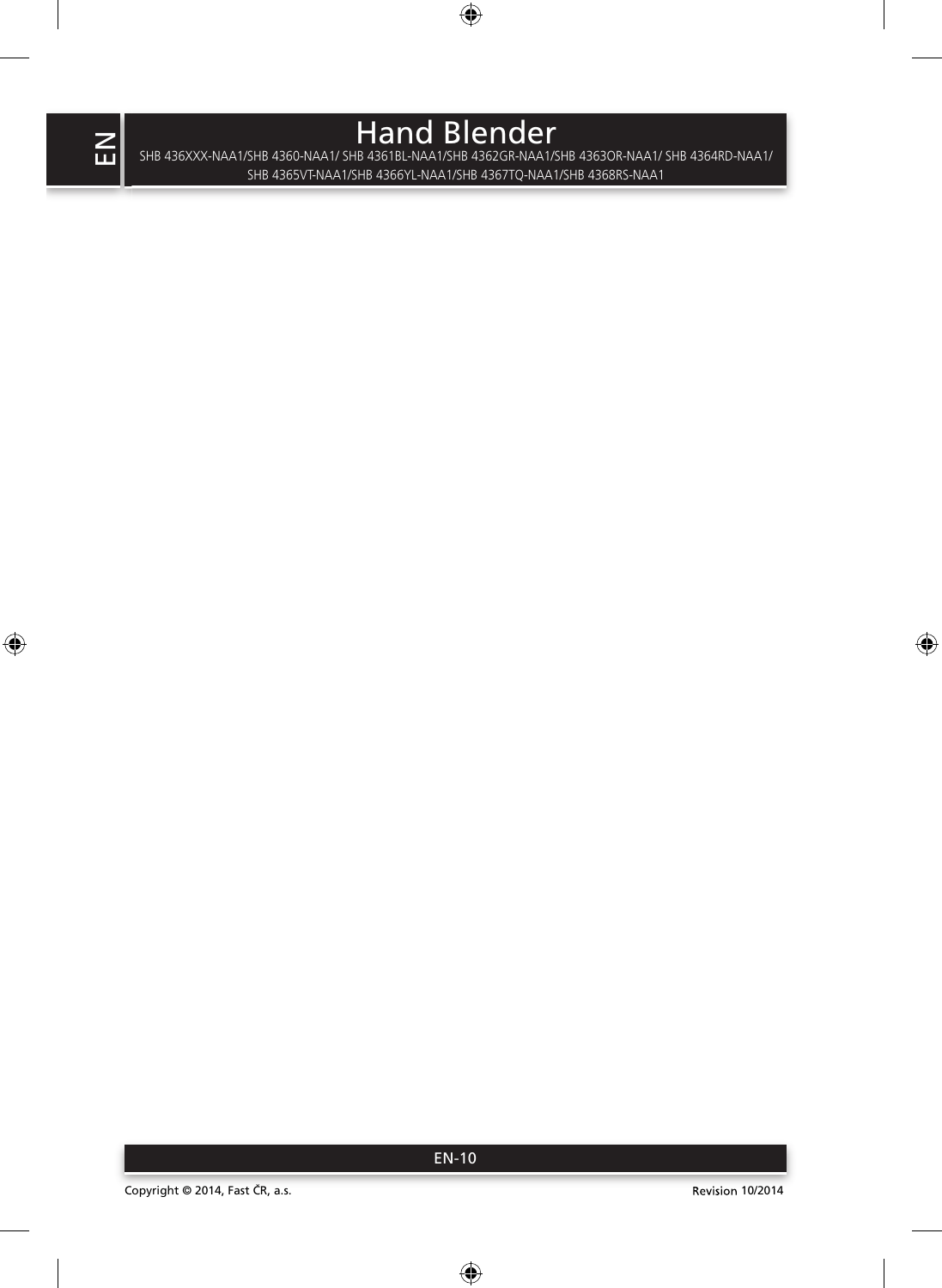Manuel d'utilisation



ENCOR' SHB 436XXX-NAA1/SHB 4360-NAA1/ SHB 4361BL-NAA1/SHB 4362GR-NAA1/ SHB 4363OR-NAA1/ SHB 4364RD-NAA1/ SHB 4365VT-NAA1/ SHB 4366YL-NAA1/SHB 4367TQ-NAA1/SHB 4368RS-NAA1

Avant utilisation, veuillez lire le manuel d'utilisation consciencieusement, même si vous avez déjà utilisé un équipement similaire. N'utilisez le mixeur que conformément aux consignes incluses dans ce manuel. Conservez le manuel pour pouvoir vous y référer dans le futur.

Conservez le carton, les matériaux d'emballage, les cales, les preuves d'achat et de garantie au moins pendant la période de garantie. Si vous deviez retourner l'appareil, utilisez l'emballage d'origine.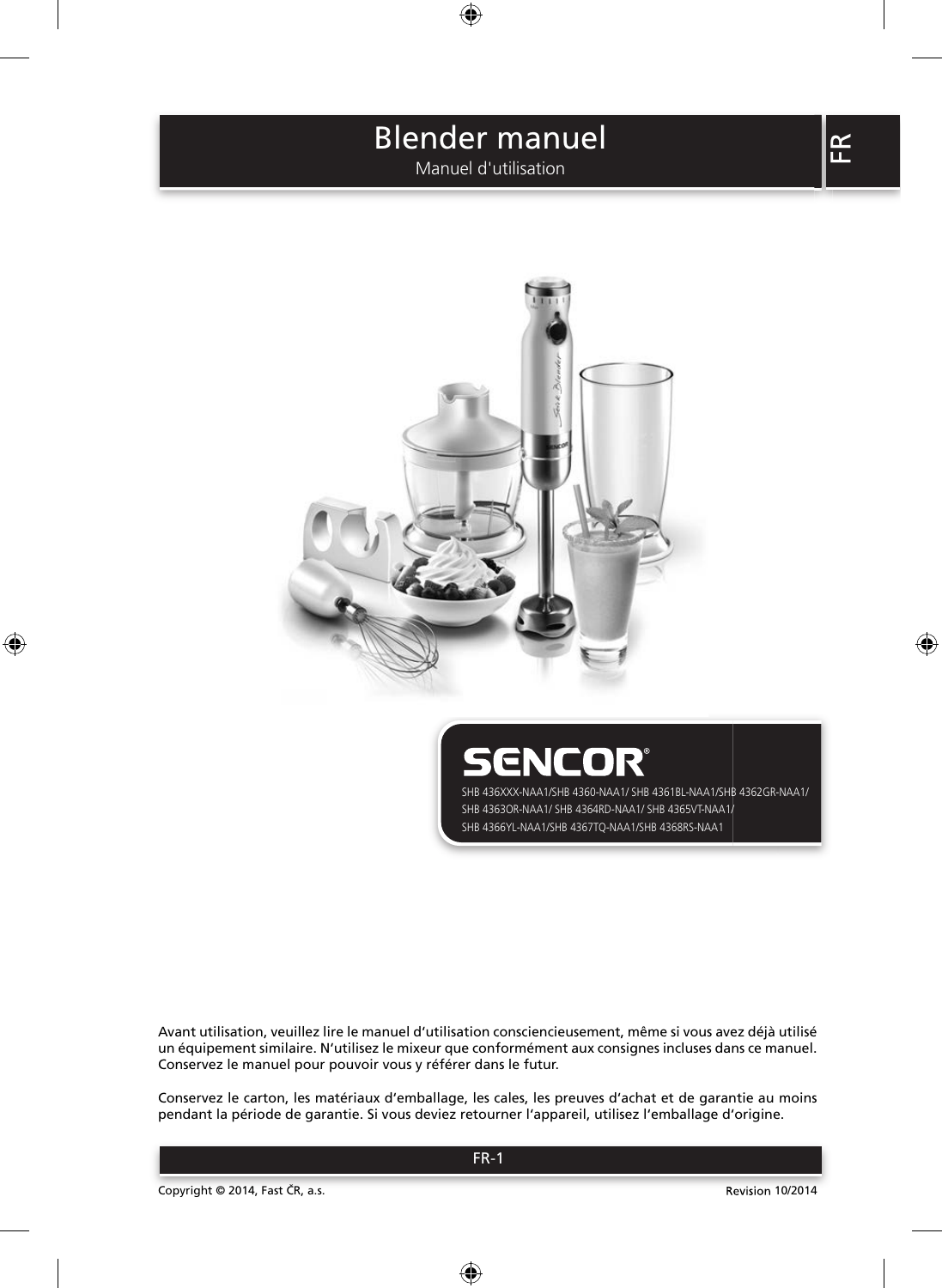SHB 436XXX-NAA1/SHB 4360-NAA1/ SHB 4361BL-NAA1/SHB 4362GR-NAA1/SHB 4363OR-NAA1/ SHB 4364RD-NAA1/ SHB 4365VT-NAA1/SHB 4366YL-NAA1/SHB 4367TQ-NAA1/SHB 4368RS-NAA1

## **TABLE DES MATIERES**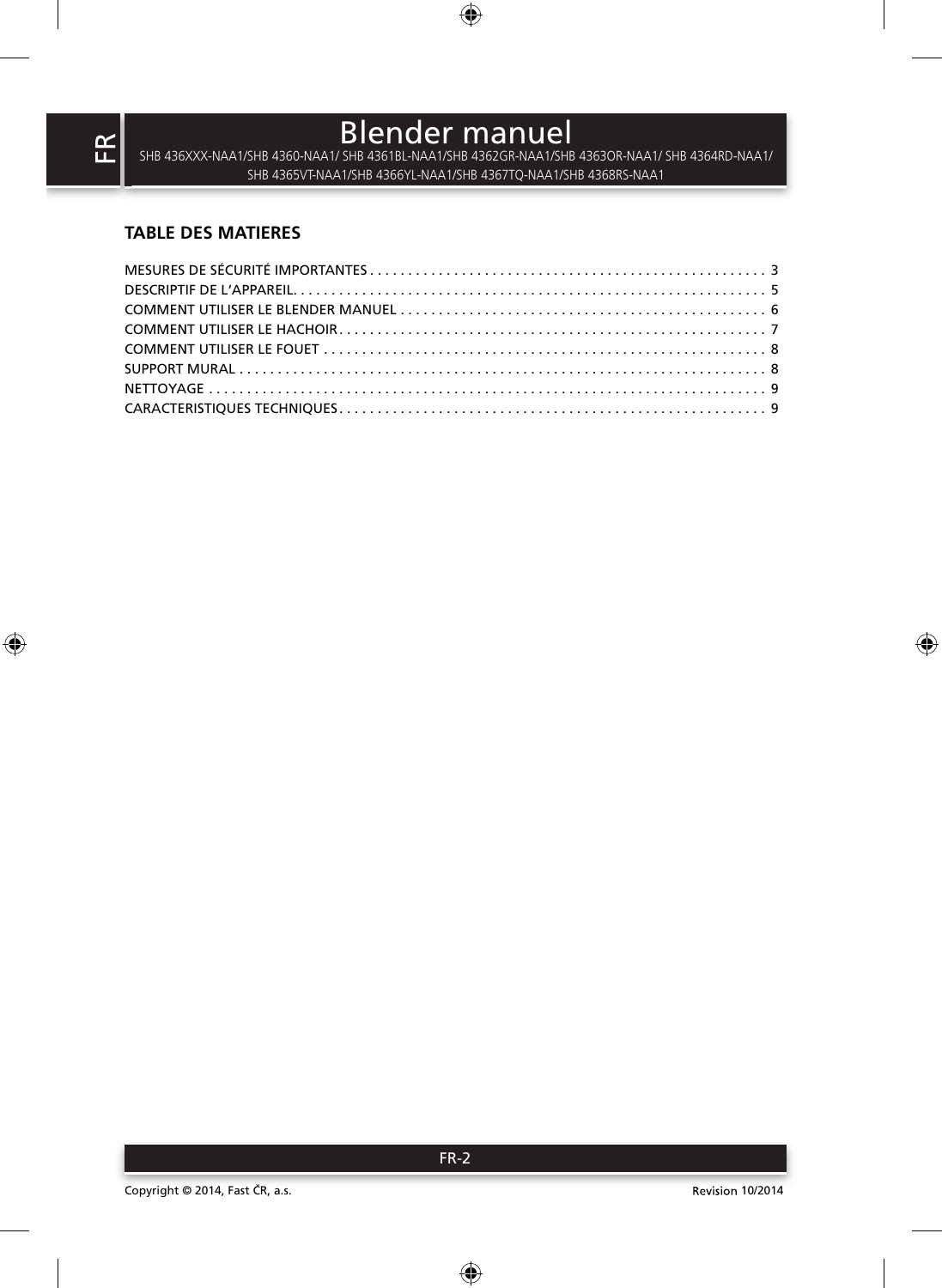SHB 436XXX-NAA1/SHB 4360-NAA1/ SHB 4361BL-NAA1/SHB 4362GR-NAA1/SHB 4363OR-NAA1/ SHB 4364RD-NAA1/ SHB 4365VT-NAA1/SHB 4366YL-NAA1/SHB 4367TQ-NAA1/SHB 4368RS-NAA1

## **MESURES DE SÉCURITÉ IMPORTANTES**

Respectez toujours les consignes de sécurité de base, dont celles qui suivent, lorsque vous utilisez des appareils électriques, tout particulièrement lorsque des enfants sont présents.

- 1. Lisez toutes les consignes avant utilisation.
- 2. Afin d'éviter les chocs électriques, n'immergez jamais le mixeur ou le cordon électrique dans l'eau ou d'autres liquides.
- 3. Débranchez l'appareil de la prise murale lorsqu'il n'est pas utilisé, avant d'ajouter ou de retirer des accessoires et avant son nettoyage.
- 4. Si le cordon d'alimentation est endommagé, il doit être remplacé par le fabricant, l'un de ses représentants ou toutes autres personnes avec les mêmes qualifications, afin d'éviter tout risque.
- 5. N'utilisez pas l'appareil à l'extérieur.
- 6. Ne laissez pas le cordon électrique pendre du bord d'une table ou entrer en contact avec des surfaces chaudes comme les cuisinières.
- 7. Débranchez toujours l'appareil du secteur s'il est sans surveillance ou avant son montage, démontage ou nettoyage.
- 8. Les lames sont tranchantes. Manipulez-les avec précaution.
- 9. Avant de brancher l'appareil dans une prise, vérifiez que la tension de votre installation correspond à la tension sur l'étiquette de l'appareil.
- 10. Ne branchez pas l'appareil avant qu'il ne soit complètement assemblé et débranchez-le toujours avant de le démonter ou de manipuler la lame.
- 11. Cet appareil ne doit pas être utilisé par les enfants et une attention particulière doit être portée lorsqu'il est utilisé près d'enfants.
- 12. Ne laissez pas le bloc moteur, le cordon ou la prise être mouillés.
- 13. Évitez tout contact avec les pièces mobiles.
- 14. L'utilisation des accessoires non recommandés ou non vendus par le fabricant peut provoquer un incendie.
- 15. Lorsque vous mixez des liquides et particulièrement des liquides chauds, utilisez un grand récipient ou mixez de petites quantités à la fois, afin d'éviter les débordements.
- 16. Ne placez pas l'appareil dans l'eau.
- 17. N'ouvrez pas l'appareil avant que les lames ne soient arrêtées.
- 18. Ne laissez pas les enfants utiliser l'appareil sans surveillance.
- 19. Ne plongez pas l'appareil dans des ingrédients bouillants.
- 20. L'appareil est conçu pour être utilisé avec des quantités domestiques normales.
- 21. Durée d'utilisation réduite. N'utilisez pas l'appareil avec le tige de mixage (A5) plus d'une minute, et ne mixez pas les aliments solides plus de 10 secondes.
- 22. En appuyant sur l'interrupteur, vous actionnez le fonctionnement par impulsions jusqu'à atteindre la mixture voulue. Mais la position II sur l'interrupteur active le fonctionnement en continu.
- 23. Débranchez toujours l'appareil du secteur s'il est sans surveillance ou avant son montage, démontage ou nettoyage.
- 24. Avertissement : Une mauvaise utilisation peut provoquer des blessures.
- 25. Soyez vigilant en manipulant les lames de coupe tranchantes, en vidant le bol et pendant le nettoyage.
- 26. Éteignez l'appareil et débranchez-le du secteur avant d'en changer les accessoires ou de toucher les pièces mobiles.
- 27. Cet appareil n'est pas conçu pour être utilisé par des enfants ou d'autres personnes dont les capacités physiques, sensorielles ou mentales les empêchent de l'utiliser de façon sûre, sans qu'ils soient aidés et surveillés.
- 28. Les enfants doivent être surveillés afin de garantir qu'ils ne jouent pas avec l'appareil.
- 29. Cet appareil dispose d'une prise polarisée (une fiche est plus large que l'autre). Afin de réduire le risque de choc électrique, cette prise ne peut entrer que dans un sens dans une prise murale polarisée. Si elle n'entre pas complètement, contactez un électricien qualifié. En aucune façon vous ne devez modifier la prise.

 $\mathbf{R}$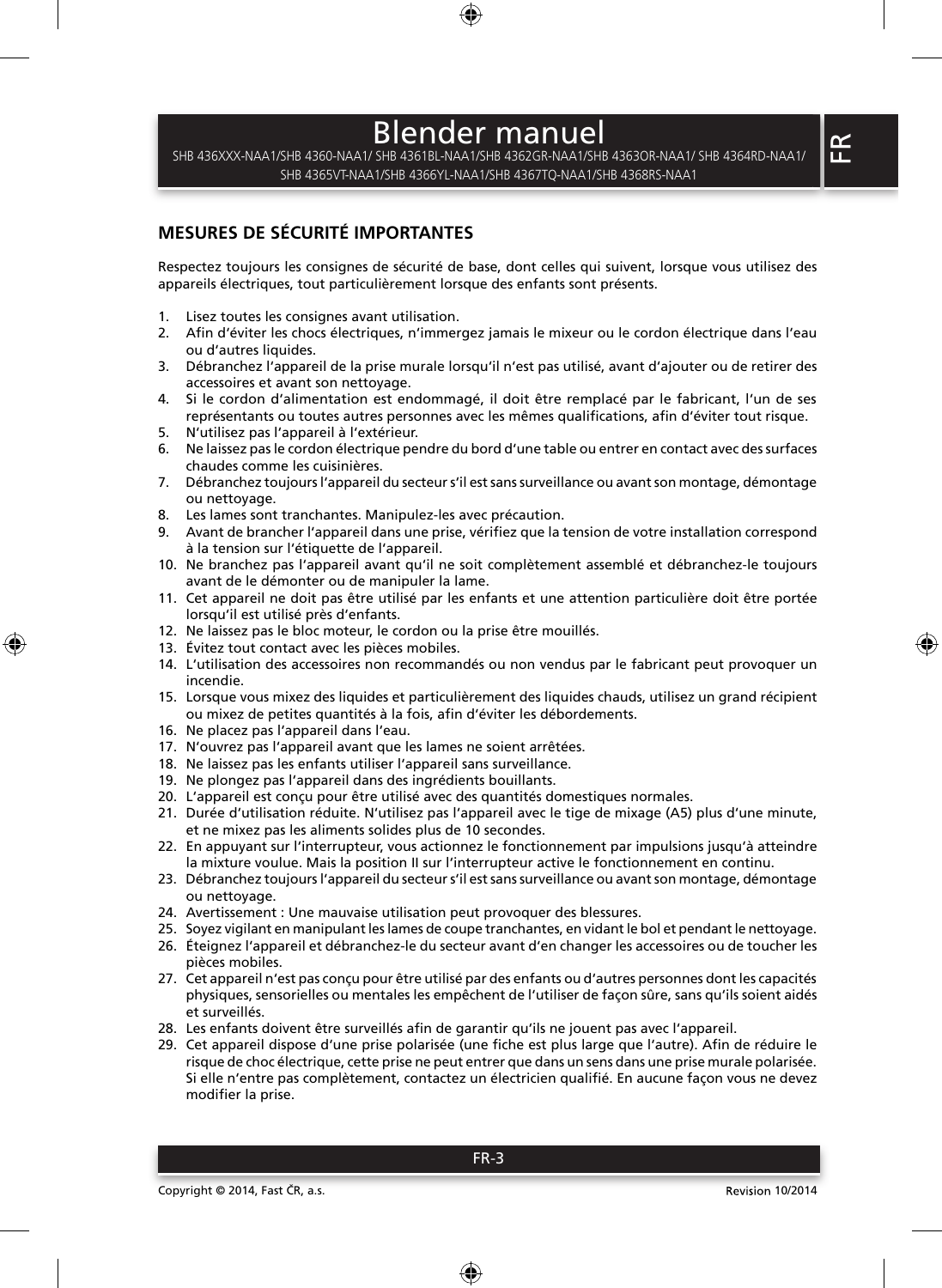SHB 436XXX-NAA1/SHB 4360-NAA1/ SHB 4361BL-NAA1/SHB 4362GR-NAA1/SHB 4363OR-NAA1/ SHB 4364RD-NAA1/ SHB 4365VT-NAA1/SHB 4366YL-NAA1/SHB 4367TQ-NAA1/SHB 4368RS-NAA1

- 30. Gardez vos mains et les ustensiles hors du récipient pendant le mixage, hors de portée de la lame pendantque la nourriture est hachée, afin d'éviter les risques de blessures graves ou l'endommagement de l'appareil. Un racloir peut être utilisé, mais uniquement lorsque l'appareil n'est pas en marche.
- 31. Retirez les fouets du batteur avant le nettoyage.
- 32. Le récipient doit être bien en place avant de mettre l'appareil en marche.
- 33. Ne placez jamais les aliments à la main. Utilisez toujours un ustensile.
- 34. N'utilisez jamais vos mains pour racler la nourriture sur le disque si l'appareil est en marche. Vous pourriez vous couper.
- 35. Ne placez jamais vos doigts ou les ustensiles dans le système d'alimentation ou la zone d'écoulement.
- 36. Assurez-vous que le couvercle est verrouillé de façon sûre avant de mettre l'appareil en marche.
- 37. Lorsque vous mixez des liquides et particulièrement des liquides chauds, utilisez un grand récipient ou mixez de petites quantités à la fois, afin d'éviter les débordements.
- 38. N'utilisez jamais aucun appareil dont le cordon ou la prise sont endommagés ou après un dysfonctionnement ou si l'appareil a chuté ou a été endommagé de quelque manière que ce soit.
- 39. Conservez ces instructions.



#### **Attention !**

Les couteaux sont très tranchants. Ne tentez jamais de toucher les couteaux tranchants.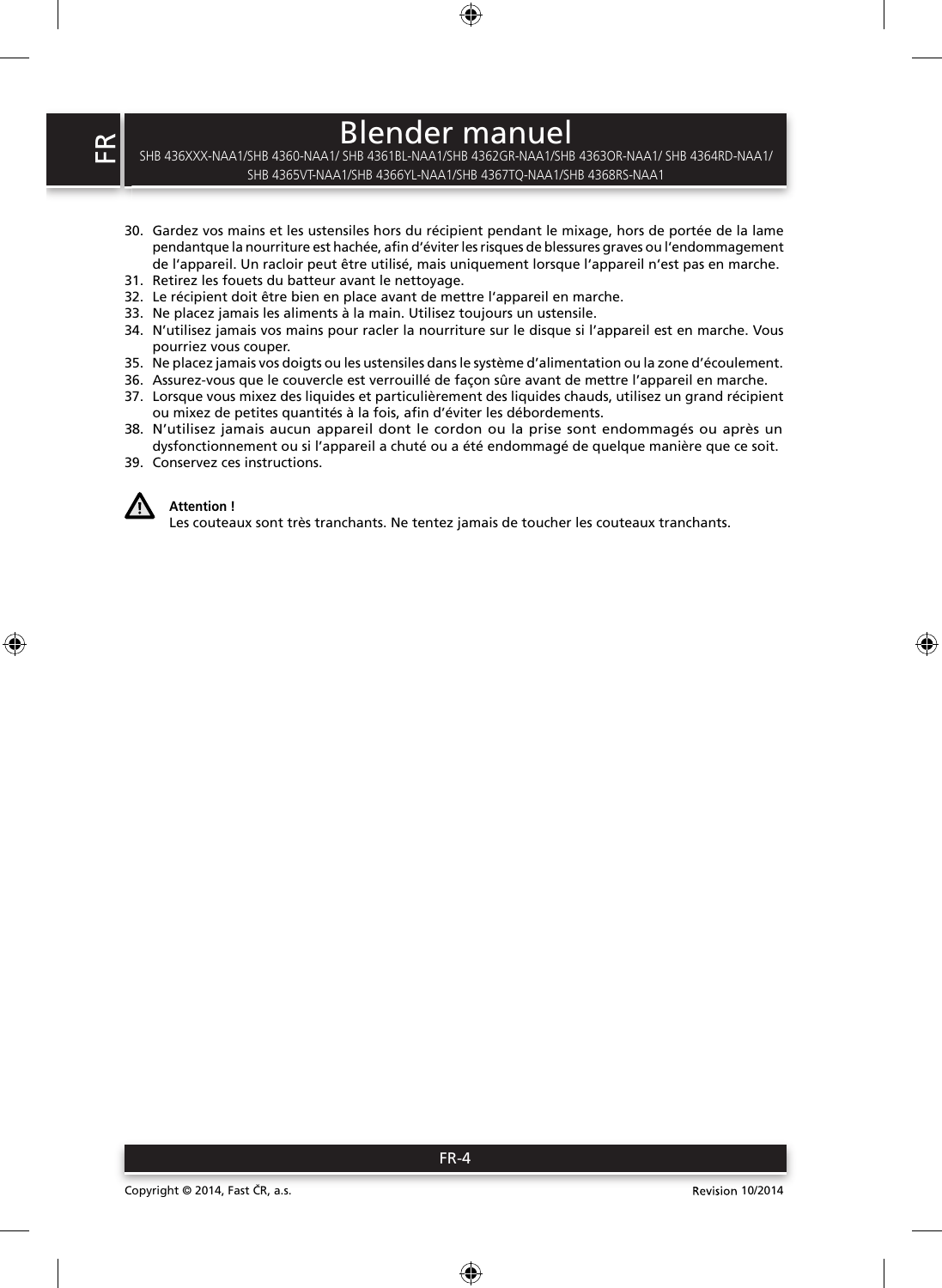SHB 436XXX-NAA1/SHB 4360-NAA1/ SHB 4361BL-NAA1/SHB 4362GR-NAA1/SHB 4363OR-NAA1/ SHB 4364RD-NAA1/ SHB 4365VT-NAA1/SHB 4366YL-NAA1/SHB 4367TQ-NAA1/SHB 4368RS-NAA1

### **DESCRIPTIF DE L'APPAREIL**



Avant la première utilisation, il est nécessaire de bien laver les accessoires - bol de mixage (A6), fouet (A8), couteau à double lame (A10), bol de hachage gradué (A11) et patin en caoutchouc anti-dérapant (A12).

Les accessoires qui composent la boîte d'accessoires sont : la tige de mixage amovible en acier inoxydable (A5), le porte fouet (A7) et couvercle du bol (A9). Ne lavez que les pièces conçues pour entrer en contact direct avec les aliments. Ne placez pas la boîte d'accessoires sous l'eau courante, et ne l'immergez pas dans l'eau.

#### **Variateur de la vitesse de rotation**

Le variateur de vitesse (A1) sert à régler la vitesse de mixage, hachage ou battage appropriée. La vitesse peut être réglée en fonction de vos préférences. La vitesse diminue si vous tournez le variateur dans le sens inverse des aiguilles d'une montre et elle augmente si vous le tournez dans le sens des aiguilles d'une montre. Avant d'appuyer sur l'interrupteur, sélectionnez d'abord la vitesse voulue. Ne changez pas la vitesse lorsque l'appareil est en marche.

FR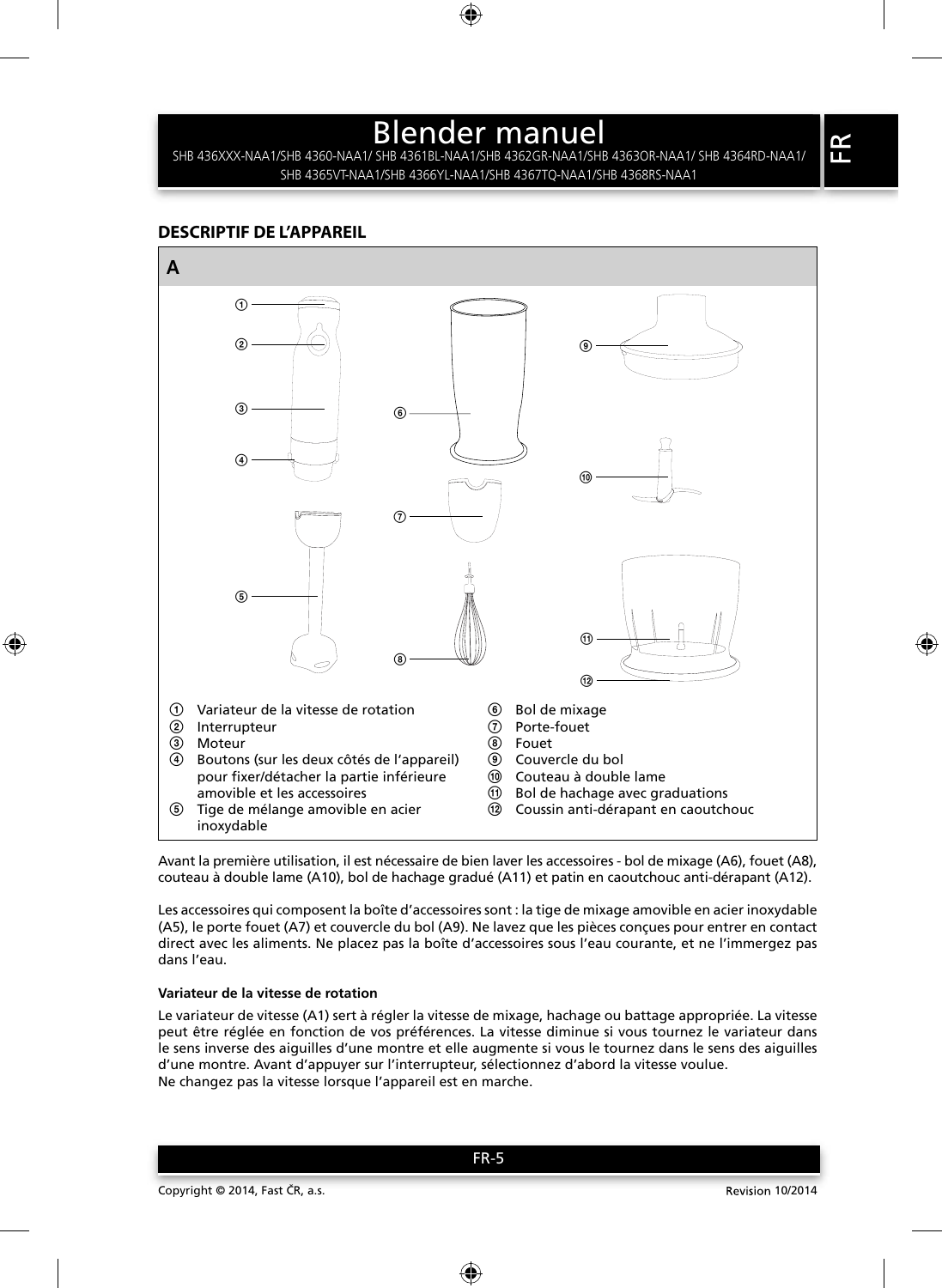SHB 436XXX-NAA1/SHB 4360-NAA1/ SHB 4361BL-NAA1/SHB 4362GR-NAA1/SHB 4363OR-NAA1/ SHB 4364RD-NAA1/ SHB 4365VT-NAA1/SHB 4366YL-NAA1/SHB 4367TQ-NAA1/SHB 4368RS-NAA1

## **COMMENT UTILISER LE MIXEUR MULTIFONCTIONS**

Ce mixeur multifonctions sert à mixer des ingrédients cuisinés (préparation pour bébés par exemple), des boissons (préparation de milk-shakes, jus de fruits, sauces, etc...) ou des ingrédients mous (préparation de pâte à tartiner, mayonnaise, etc...).

#### **Montage du mixeur multifonctions :**

- 1) Installez la partie amovible du moteur (A3) jusqu'au clic. Le verrouillage sécurisé est indiqué par ce clic.
- 2) Le mixeur multifonctions est maintenant prêt à être utiliser. Branchez la prise dans une prise murale. L'interrupteur (A2) s'allume une fois le cordon branché.
- **Remarque :** N'utilisez pas l'appareil pendant plus d'un minute.
- **Remarque :** Si vous souhaitez libérer la partie inférieure amovible, appuyez sur les boutons de fixation/libération et retirez la partie inférieure.

**Remarque :** Lorsque vous montez/démontez le mixeur multifonctions, assurez-vous toujours qu'il soit éteint et que le cordon électrique soit débranché de la prise secteur.



#### **Guide d'utilisation des ingrédients**

| Ingredients                     | Volume en q | Duree de mixage |
|---------------------------------|-------------|-----------------|
| Alimentation pour bébés, sauces | $100 - 300$ | 45 s            |
| Boissons mixées                 | $100 - 500$ | 30 <sub>s</sub> |
| Fruits et légumes               | $100 - 200$ | 45 s            |
| Fromage                         | $50 - 100$  | 30 <sub>s</sub> |

La durée de mixage dépend de la grosseur de mixage que vous désirez. Les durées de mixage indiquées ne sont qu'indicatives.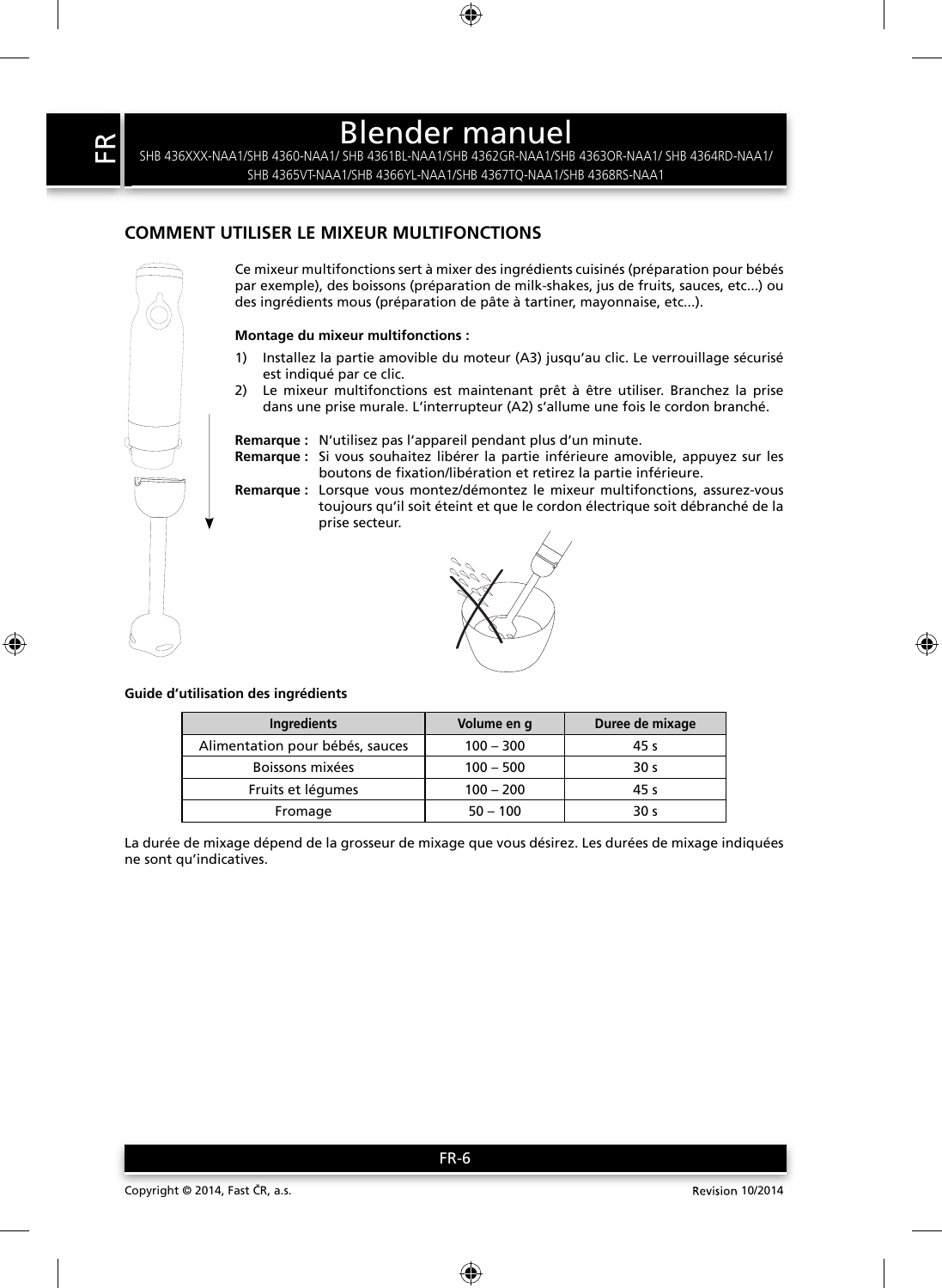SHB 436XXX-NAA1/SHB 4360-NAA1/ SHB 4361BL-NAA1/SHB 4362GR-NAA1/SHB 4363OR-NAA1/ SHB 4364RD-NAA1/ SHB 4365VT-NAA1/SHB 4366YL-NAA1/SHB 4367TQ-NAA1/SHB 4368RS-NAA1

## **COMMENT UTILISER LE HACHOIR**

Le hachoir sert à hacher les aliments tels que les viandes, les fromages durs (Parmesan par exemple), les légumes (oignons, ail, carottes par exemple), les herbes, les noix (noisettes, noix, etc...), les fruits secs (pruneaux) et d'autres types d'aliments.

Le hachoir n'est pas conçu pour couper de la glace, des épices (muscade par exemple) des grains de café ou tout type d'ingrédients similaires.

Avant d'insérer les ingrédients dans le bol il est nécessaire de les couper en petits morceaux.

#### **Montage du hachoir :**

1) Placez le coussin antidérapant en caoutchouc (A12) sur le fond du bol de hachage.

 Le coussin en caoutchouc empêche l'équipement de glisser et/ou de basculer et de provoquer des blessures.

2) Insérez précautionneusement le couteau (A10) dans le bol de hachage (A11). Placez le couteau tranchant sur l'axe central du bol. Maintenez toujours le couteau par la partie en plastique.



**Attention :** Les couteaux sont très tranchants !

- 3) Placez la nourriture que vous souhaitez hacher dans le bol. La quantité ne doit pas dépasser la limite maximale (500 ml) marquée sur le bol.
- 4) Positionnez le couvercle (A9) sur le bol. Le bol doit être placé de façon que le centre poussoir situé sous le couvercle se trouve sur la croix du couteau et que les verrous de sécurité, situés sur les deux côtés du couvercle, entrent dans le système de sécurité du bol. Une fois le couvercle positionné correctement, tournez-le dans le sens des aiguilles d'une montre jusqu'à ce qu'il soit correctement sécurisé. Le verrouillage sécurisé est indiqué par un clic.

 Pour retirer le couvercle, tournez-le dans le sens inverse des aiguilles d'une montre. Le déverrouillage du couvercle est également indiqué par un clic. Lorsque vous libérez le couvercle, soyez très prudent à ne pas le renverser et que le couteau ne se détache pas pour éviter les blessures.

- 5) Placez le moteur (A3) sur le hachoir monté.
- 6) L'appareil est maintenant prêt à être utilisé. Branchez la prise dans une prise murale. L'interrupteur (A2) s'allume une fois le cordon branché.

**Remarque :** N'utilisez pas l'appareil pendant plus d'un minute.

**Remarque :** Lorsque vous montez/démontez le hachoir, assurez-vous toujours qu'il soit éteint et que le cordon électrique soit débranché de la prise secteur.

**Remarque :** Pour le démontage, procédez dans le sens inverse.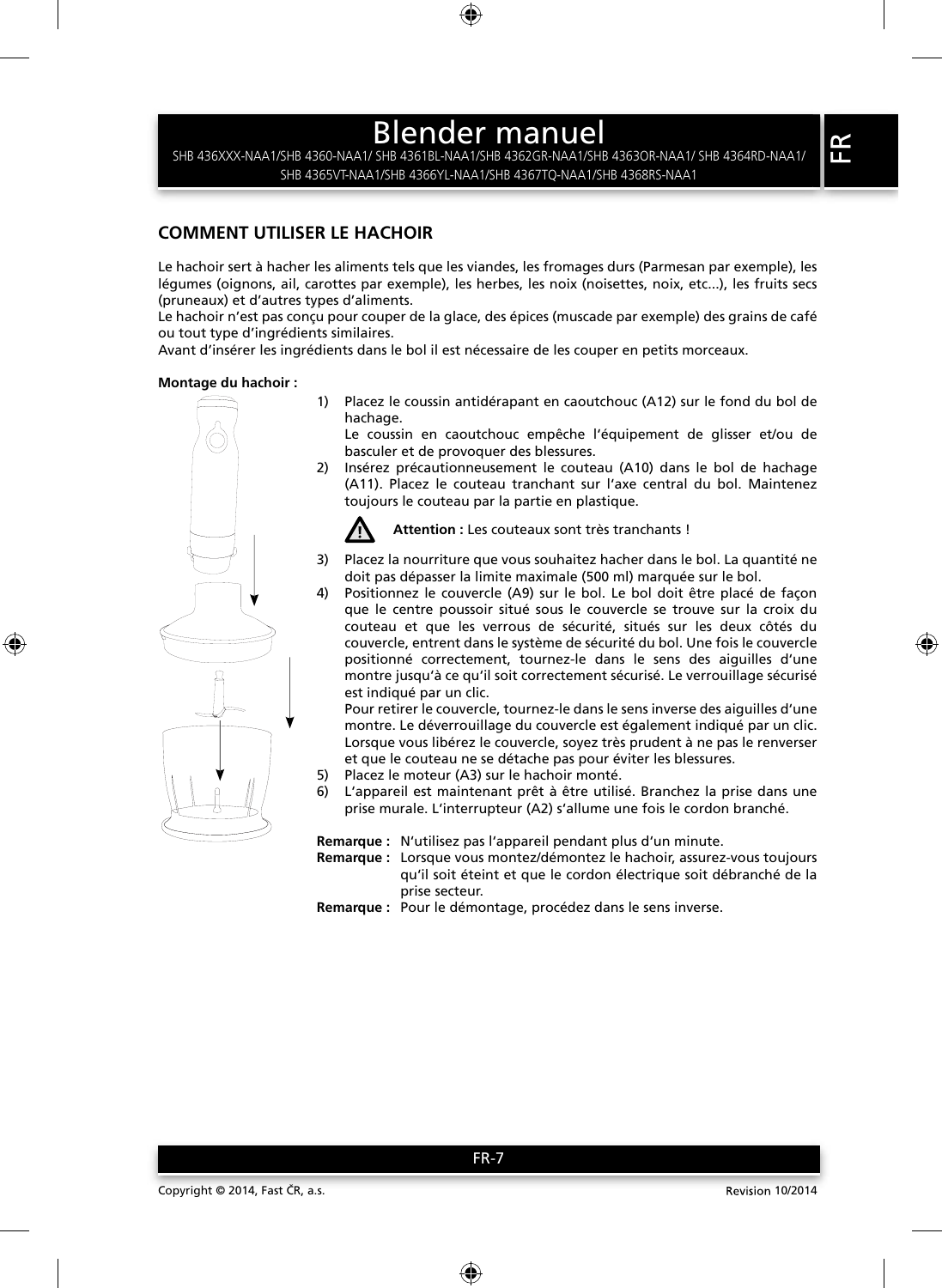SHB 436XXX-NAA1/SHB 4360-NAA1/ SHB 4361BL-NAA1/SHB 4362GR-NAA1/SHB 4363OR-NAA1/ SHB 4364RD-NAA1/ SHB 4365VT-NAA1/SHB 4366YL-NAA1/SHB 4367TQ-NAA1/SHB 4368RS-NAA1

### **Guide d'utilisation**

| <b>Aliment</b>                                  | <b>Maximum</b> | Durée de<br>fonctionnement | Préparation |
|-------------------------------------------------|----------------|----------------------------|-------------|
| Viande                                          | 290q           | 15 <sub>s</sub>            | $1 - 2$ cm  |
| Herbes                                          | 50q            | 8 s                        |             |
| Noix/noisettes sans coque, amandes<br>épluchées | 100q           | 8 s                        |             |
| Fromage                                         | 100q           | 5 s                        | $1 - 2$ cm  |
| Pain                                            | 80 g           | 5 s                        | 2 cm        |
| Oignon                                          | 150q           | 8 s                        | 2 cm        |
| <b>Biscuits</b>                                 | 150q           | 6 s                        | 2 cm        |
| <b>Fruits mous</b>                              | 200q           | 6 s                        | $1 - 2$ cm  |

La durée de fonctionnement dépend de la grosseur des morceaux que vous désirez.

### **COMMENT UTILISER LE BATTEUR**

Le batteur sert à battre/fouetter les mélanges liquides, les crèmes, les blancs et les jaunes d'œufs, les génoises, les mayonnaises, etc... Battez ces mélanges en petites quantités.

#### **Montage du batteur**

- 
- 1) Insérez le fouet (A7) dans le support (A8) jusqu'à entendre le clic. Assurez-vous que le fouet est correctement inséré.
	- 2) Placez le batteur sur le moteur (A3).
	- 3) L'appareil est maintenant prêt à être utilisé. Branchez la prise dans une prise murale. L'interrupteur (A2) s'allume une fois le cordon branché.

**Remarque :** N'utilisez pas l'appareil pendant plus d'une minute.

**Remarque :** Lorsque vous montez/démontez le batteur, assurez-vous toujours qu'il soit éteint et que le cordon électrique soit débranché de la prise secteur.

**Remarque :** Pour le démontage, procédez dans le sens inverse.

### **FIXATION MURALE**

Une fixation murale fait partie des accessoires. Elle peut être fixée au mur et l'appareil peut ensuite être placé dessus. La fixation murale peut être fixée au mur par 2 vis. Les vis ou les fixations au mur ne sont pas incluses avec les accessoires. Pour connaître la taille des vis ou des fixations nécessaires faites appel à un vendeur de fixations.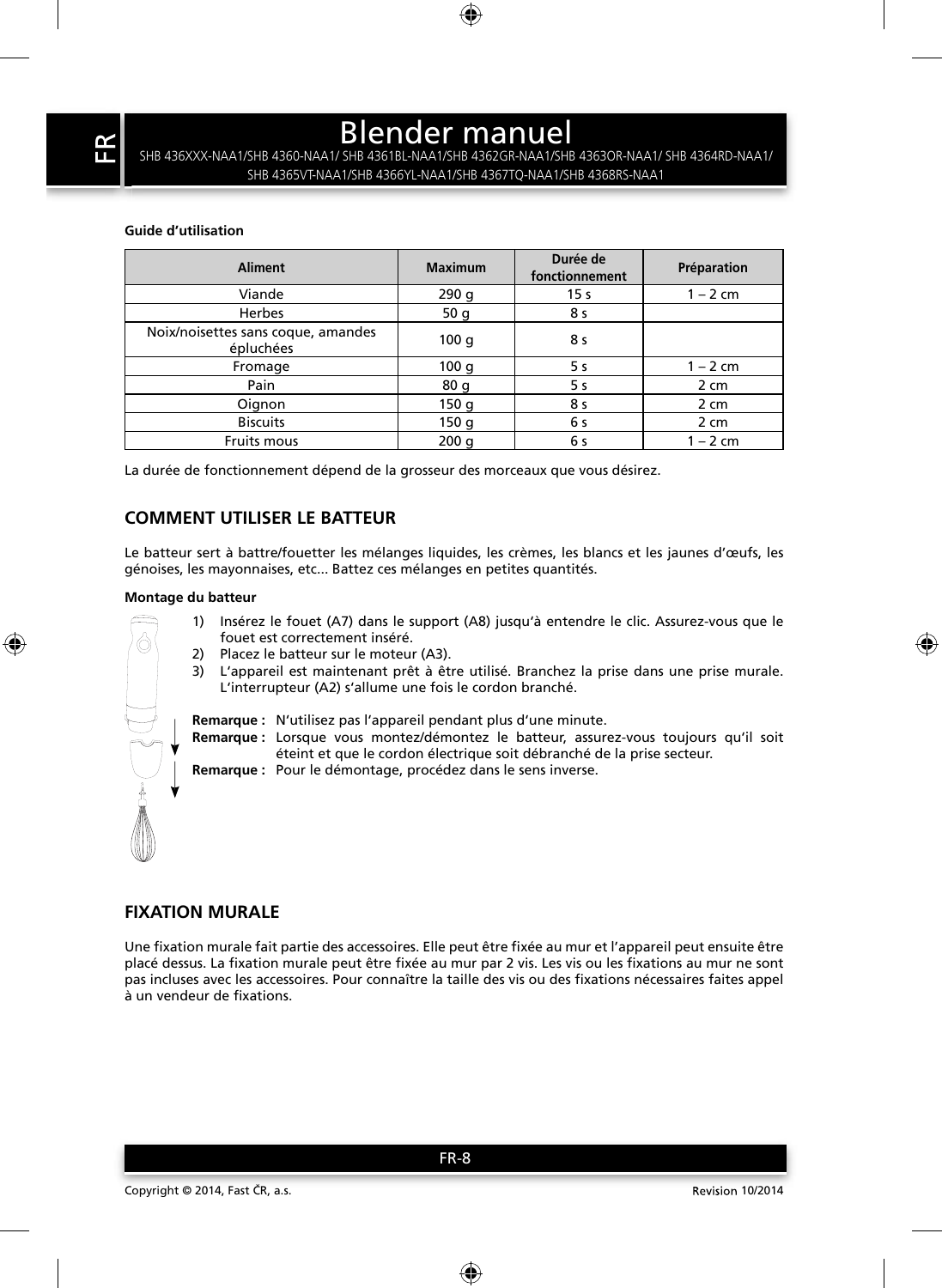SHB 436XXX-NAA1/SHB 4360-NAA1/ SHB 4361BL-NAA1/SHB 4362GR-NAA1/SHB 4363OR-NAA1/ SHB 4364RD-NAA1/ SHB 4365VT-NAA1/SHB 4366YL-NAA1/SHB 4367TQ-NAA1/SHB 4368RS-NAA1

### **NETTOYAGE**



Avant de nettoyer l'appareil, débranchez toujours le cordon électrique de la prise murale.

Nettoyez le bloc moteur à l'aide d'un chiffon doux et légèrement humide. N'immergez jamais cette pièce dans l'eau ou dans tout autre liquide.

Vous pouvez lavez au lave-vaisselle : le bol de mixage (A6), le fouet (A8), le couteau à double lame (A10) et le bol de hachage gradué (A11). Les pièces de l'appareil en plastique peuvent se colorer lorsque vous utilisez des aliments colorés, essuyez ces pièces avec de l'huile végétale avant de les mettre dans le lave-vaisselle.

Vous pouvez également nettoyer les couteaux en les plongeant dans l'eau chaude savonneuse et en allumant le blender. Dans ce cas, le blender doit être branché.

N'utilisez pas de produits abrasifs ou agressifs tels que des diluants ou du benzène pour nettoyer l'appareil et ses accessoires.

## **CARACTÉRISTIQUES TECHNIQUES**

120V CA 60Hz, 350W Max Volume du bol de mixage : 800 ml Volume du bol de hachage : 500 ml

Nous nous réservons le droit de modifier le texte ou les paramètres techniques.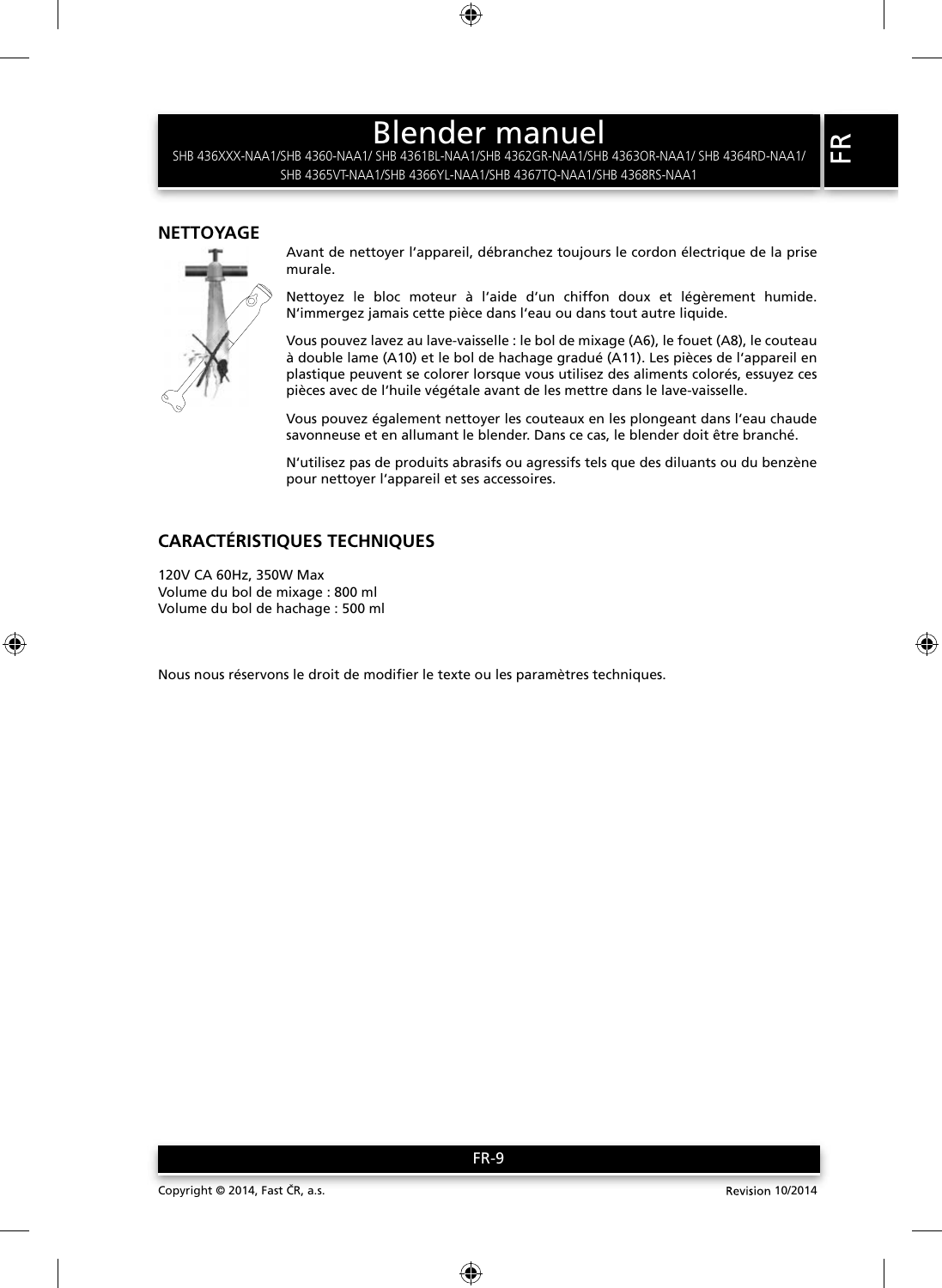SHB 436XXX-NAA1/SHB 4360-NAA1/ SHB 4361BL-NAA1/SHB 4362GR-NAA1/SHB 4363OR-NAA1/ SHB 4364RD-NAA1/ SHB 4365VT-NAA1/SHB 4366YL-NAA1/SHB 4367TQ-NAA1/SHB 4368RS-NAA1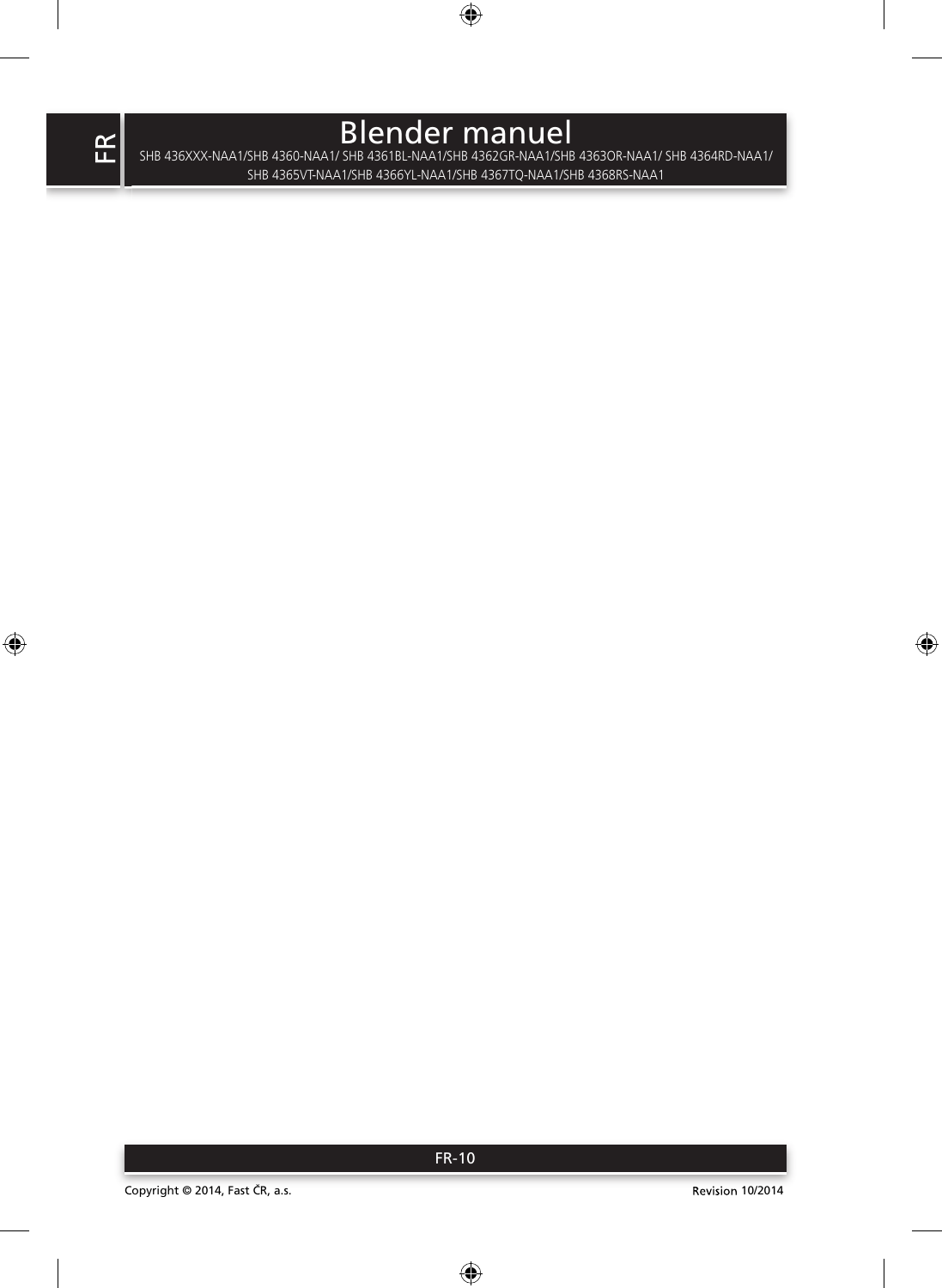Manual de instrucciones



ENCOR' SHB 436XXX-NAA1/SHB 4360-NAA1/ SHB 4361BL-NAA1/SHB 4362GR-NAA1/ SHB 4363OR-NAA1/ SHB 4364RD-NAA1/ SHB 4365VT-NAA1/ SHB 4366YL-NAA1/SHB 4367TQ-NAA1/SHB 4368RS-NAA1

Antes de utilizar este electrodoméstico, lea atentamente el manual de instrucciones, aunque ya tenga experiencia en el uso de equipos similares. Utilice la batidora únicamente de conformidad con las instrucciones incluidas en este manual.

Guarde el manual para poder consultarlo en el futuro.

Guarde la caja de cartón, el material de embalaje, el material amortiguador, el justificante de compra y la política de garantía, al menos durante el periodo de garantía. En caso de tener que devolver el aparato, utilice el embalaje original.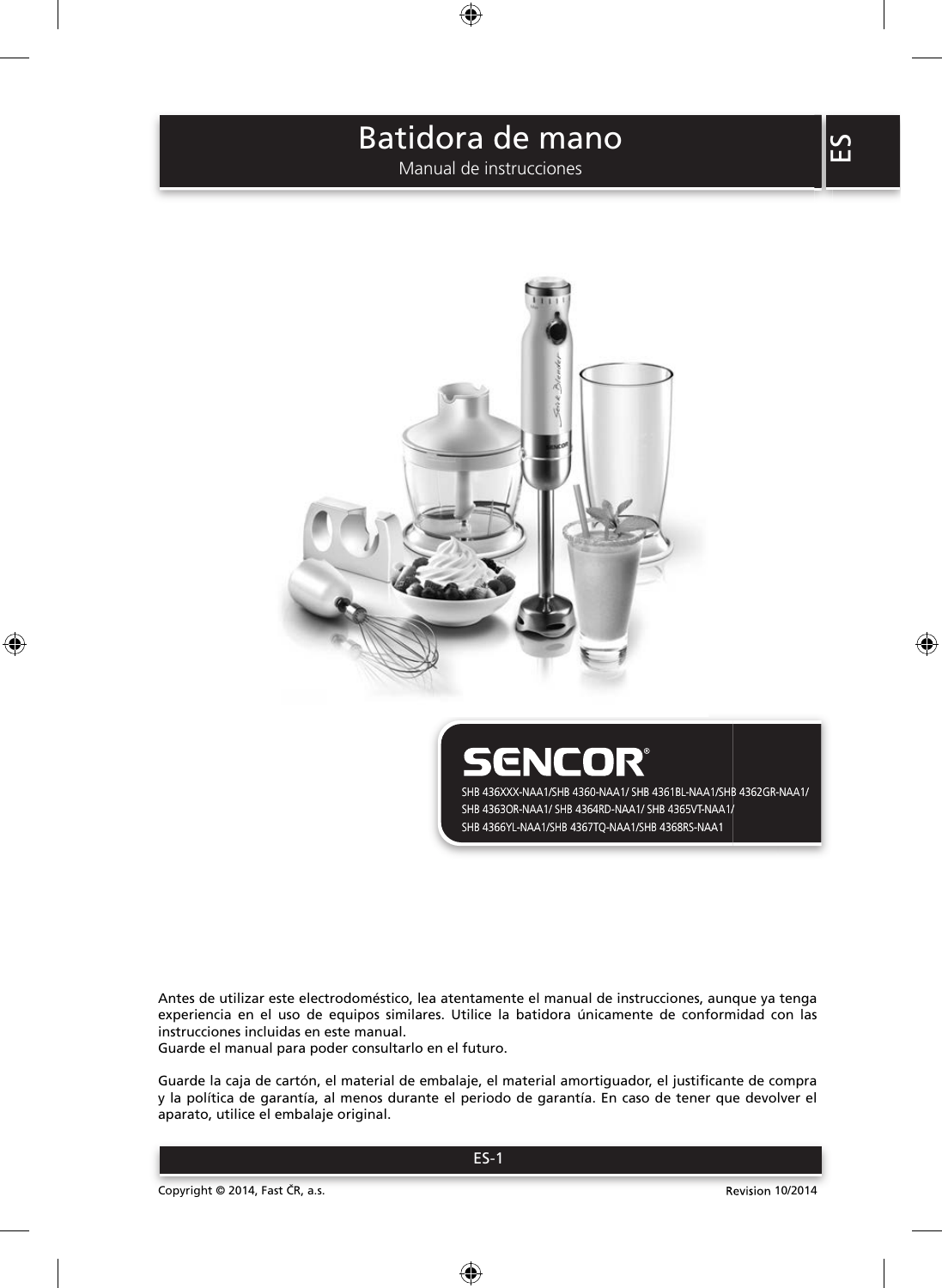$\mathsf B$ atidora de mano $\mathsf B$ atidora de mano $\mathsf B$ SHB 4365VT-NAA1/SHB 4366YL-NAA1/SHB 4367TQ-NAA1/SHB 4368RS-NAA1

## **ÍNDICE**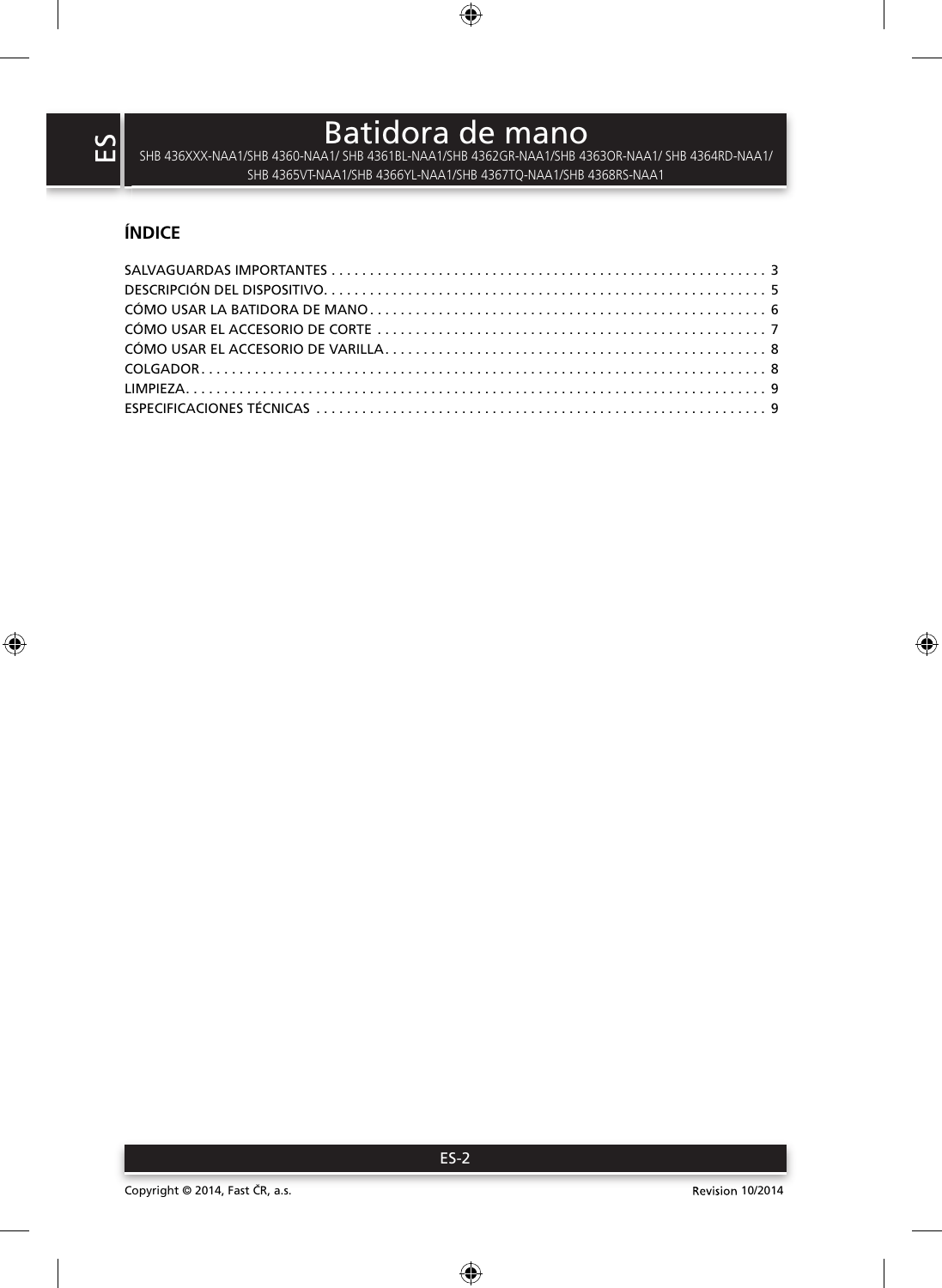SHB 436XXX-NAA1/SHB 4360-NAA1/ SHB 4361BL-NAA1/SHB 4362GR-NAA1/SHB 4363OR-NAA1/ SHB 4364RD-NAA1/ SHB 4365VT-NAA1/SHB 4366YL-NAA1/SHB 4367TQ-NAA1/SHB 4368RS-NAA1

### **SALVAGUARDAS IMPORTANTES**

Siempre que se utilicen aparatos eléctricos, es necesario seguir una serie de precauciones básicas de seguridad, especialmente cuando hay niños presentes, incluyendo las siguientes:

- 1. Lea todas las instrucciones antes de usar el dispositivo.
- 2. Para protegerse frente a descargas eléctricas, no sumergir la batidora o permitir que el cable CA entre en contacto con agua o con otros líquidos.
- 3. Desenchufar de la toma eléctrica cuando no se use, antes de poner o quitar accesorios y antes de limpiar.
- 4. Si se daña el cable de alimentación, hágalo cambiar por el fabricante, su servicio técnico u otra persona cualificada a fin de evitar peligros.
- 5. No los utilice en exteriores.
- 6. No deje que el cable eléctrico cuelgue por el borde de una mesa o mostrador, ni que toque superficies calientes, incluyendo los hornillos.
- 7. Desconecte siempre el aparato de la corriente si va a dejarlo sin vigilancia y antes de montarlo, desmontarlo o limpiarlo.
- 8. Las cuchillas están afiladas. Manejar con cuidado.
- 9. Antes de enchufar en una toma eléctrica, compruebe que el voltaje se corresponda con el que muestra la etiqueta del dispositivo.
- 10. No enchufe el dispositivo en la toma eléctrica hasta que esté completamente montado y desenchúfelo siempre antes de desmontar el dispositivo o manipular la cuchilla.
- 11. Este dispositivo no debe ser usado por niños y debe tener cuidado cuando lo utilice cerca de niños.
- 12. No permita que se moje ni el motor, ni el cable ni el enchufe.
- 13. Evite el contacto con las piezas móviles.
- 14. El uso de accesorios no recomendados ni vendidos por el fabricante podría causar un incendio.
- 15. Al mezclar líquidos, especialmente si están calientes, utilice un contenedor alto o emplee pequeñas cantidades cada vez para evitar las salpicaduras.
- 16. No sumergir en agua.
- 17. No abrir hasta que las cuchillas se hayan detenido.
- 18. No permita que los niños utilicen la batidora sin vigilancia.
- 19. No coloque el dispositivo sobre ingredientes calientes.
- 20. El dispositivo se ha diseñado para procesar las cantidades normales de un hogar.
- 21. Utilizar durante períodos de tiempo cortos. No utilice el dispositivo con el palo de batido (A5) durante más de 1 minuto, y no utilizar con comida dura durante más de 10 segundos.
- 22. Si pulsa el interruptor, podrá utilizar el interruptor de velocidad variable según necesite. El interruptor II es inmutable.
- 23. Desconecte siempre la batidora de la corriente si va a dejarla sin vigilancia y antes de montarla, desmontarla o limpiarla.
- 24. Advertencia: El uso indebido puede causar heridas.
- 25. Tenga cuidado al utilizar las cuchillas de corte, vaciar el recipiente y durante su limpieza.
- 26. Desconecte el dispositivo y desenchúfelo de la corriente eléctrica antes de cambiar los accesorios o manipular las piezas móviles.
- 27. Este dispositivo no está pensado para que lo utilicen niños y otras personas sin supervisión cuyas capacidades físicas, sensoriales o mentales impidan su uso con seguridad.
- 28. Vigile a los niños y asegúrese de que no jueguen con el aparato.
- 29. El dispositivo tiene un enchufe polarizado (una pala es más ancha que la otra). Para reducir el riesgo de descarga eléctrica, este enchufe sólo encajará en una toma polarizada, que es el negativo del enchufe. Si aún así no encaja, póngase en contacto con un electricista cualificado. No modifique el enchufe de manera alguna.
- 30. Mantenga las manos y los utensilios fuera del contenedor durante la mezcla / alejados de la cuchilla de corte mientras corta comida para evitar la posibilidad de heridas graves a personar o dañar la unidad. Puede usar una espátula, pero sólo si la unidad no está en uso.
- 31. Quitar las palas antes de lavar.

 $\mathbf{S}$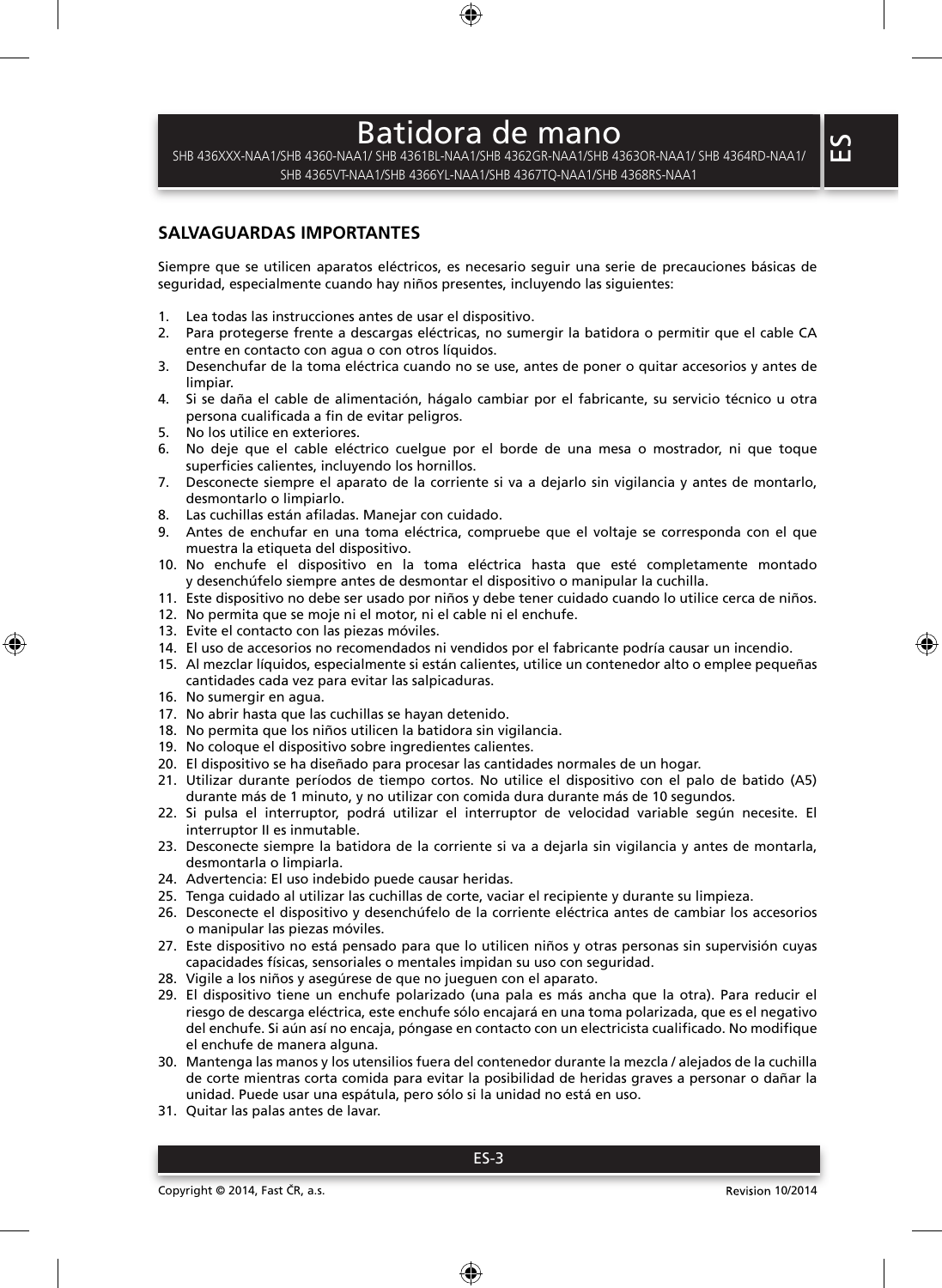SHB 436XXX-NAA1/SHB 4360-NAA1/ SHB 4361BL-NAA1/SHB 4362GR-NAA1/SHB 4363OR-NAA1/ SHB 4364RD-NAA1/ SHB 4365VT-NAA1/SHB 4366YL-NAA1/SHB 4367TQ-NAA1/SHB 4368RS-NAA1

- 32. El contenedor debe estar adecuadamente colocado antes de utilizar el dispositivo.
- 33. Jamás introduzca la comida a mano. Utilice siempre pinzas de comida.
- 34. No utilice los dedos para retirar la comida del disco de descarga mientras el dispositivo esté en uso. Podrían producirse cortes.
- 35. Jamás coloque los dedos u otros utensilios en las zonas de alimentación o de descarga.
- 36. Asegúrese de que la tapa esté correctamente bloqueada en su puesto antes de usar el dispositivo.
- 37. Al mezclar líquidos, especialmente si están calientes, utilice un contenedor alto o emplee pequeñas cantidades cada vez para evitar las salpicaduras.
- 38. No utilizar ningún dispositivo con el cable o el enchufe dañado, o después de un mal funcionamiento o si se ha golpeado o dañado de cualquier manera.
- 39. Guarde estas instrucciones.



### **¡Precaución!**

Las cuchillas de corte están muy afiladas. Nunca debe intentar tocar las cuchillas mientras estén girando.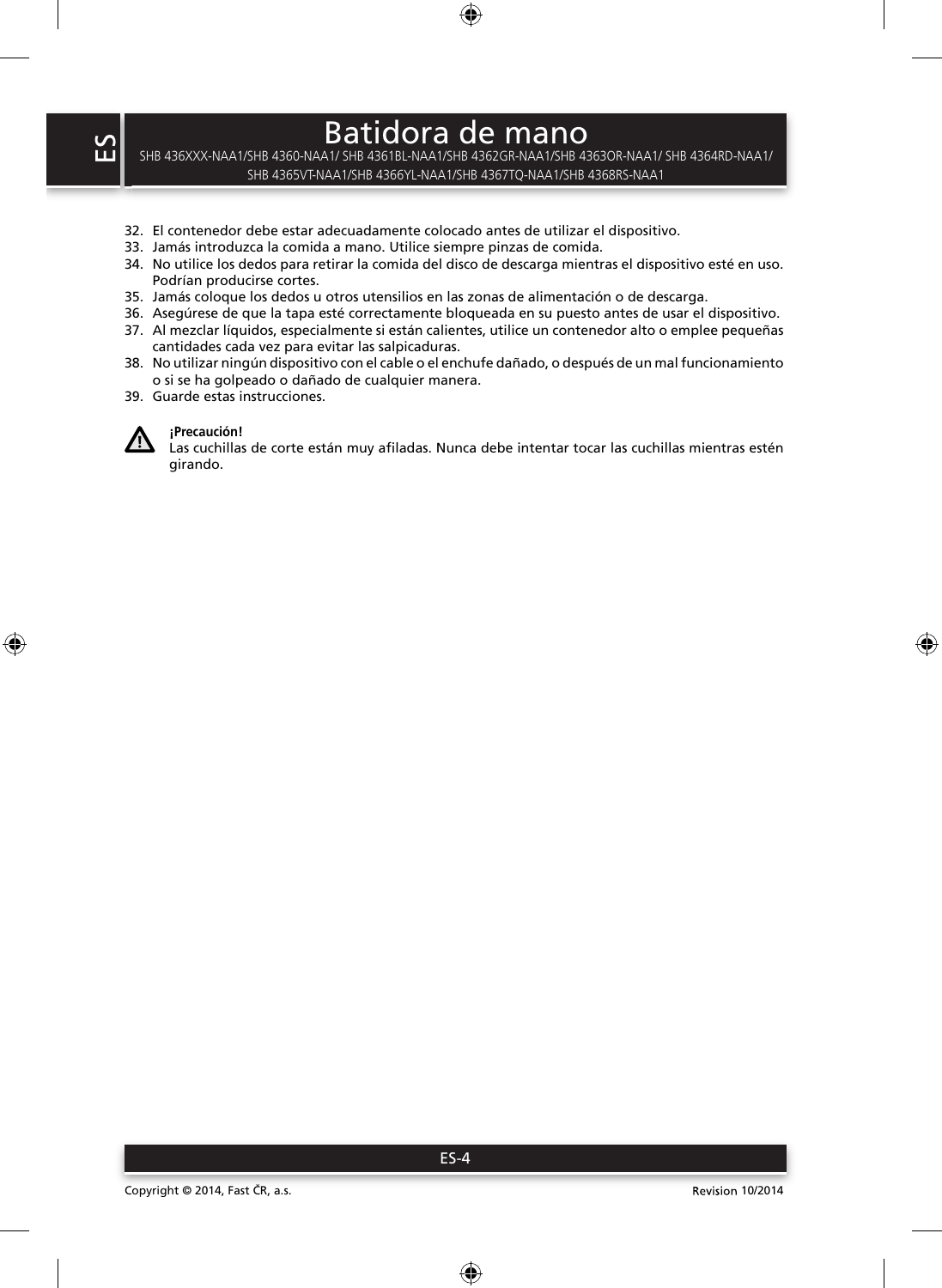SHB 436XXX-NAA1/SHB 4360-NAA1/ SHB 4361BL-NAA1/SHB 4362GR-NAA1/SHB 4363OR-NAA1/ SHB 4364RD-NAA1/ SHB 4365VT-NAA1/SHB 4366YL-NAA1/SHB 4367TQ-NAA1/SHB 4368RS-NAA1

### **DESCRIPCIÓN DEL EQUIPO**



Antes de su primer uso, es necesario que lave concienzudamente los accesorios - recipiente de mezcla (A6), varillas (A8), cuchillo de corte de doble hoja (A10), cuenco para cortar con peso (A11) y alfombrilla de goma antideslizante (A12).

En los accesorios que incluyen engranajes - eje de mezcla de acero inoxidable (A5), sujetavarillas (A7) y tapa del cuenco (A9), lave sólo las partes que están diseñadas para tener contacto directo con la comida. No ponga los engranajes bajo agua corriente ni los sumerja en agua.

#### **El regulador de velocidad giratorio**

El regulador de velocidad (A1) se utiliza para establecer la velocidad adecuada para mezclar, cortar o batir. La velocidad se puede ajustar de acuerdo a sus preferencias. Girando el regulador en sentido contrario a las agujas del reloj la velocidad disminuye, girándolo en el sentido de las agujas del reloj la velocidad aumenta. Antes de pulsar el interruptor, primero fijar la velocidad deseada y luego presione el interruptor. No cambie la velocidad durante el funcionamiento del dispositivo.

 $\Omega$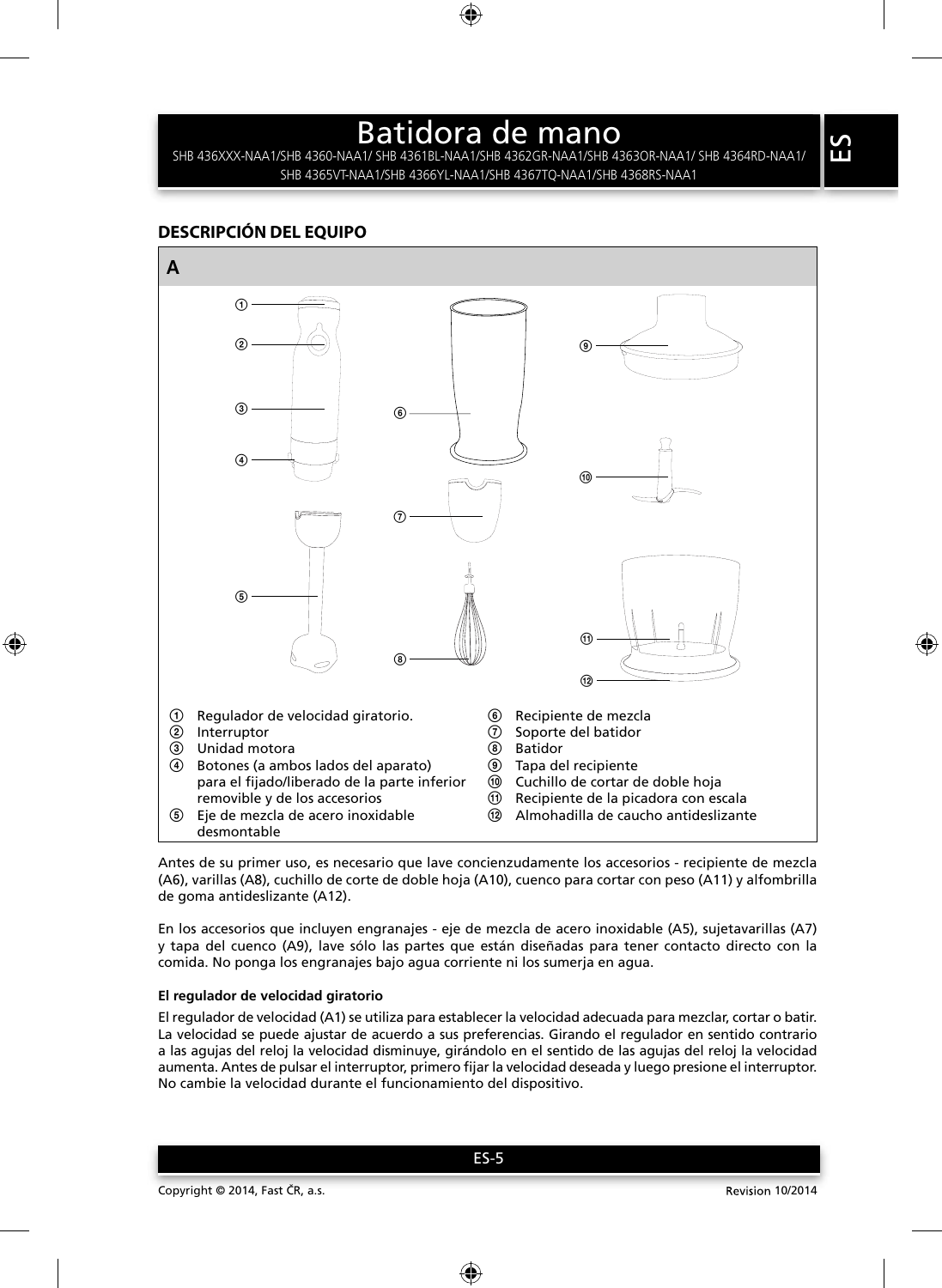SHB 436XXX-NAA1/SHB 4360-NAA1/ SHB 4361BL-NAA1/SHB 4362GR-NAA1/SHB 4363OR-NAA1/ SHB 4364RD-NAA1/ SHB 4365VT-NAA1/SHB 4366YL-NAA1/SHB 4367TQ-NAA1/SHB 4368RS-NAA1

## **CÓMO USAR LA BATIDORA DE MANO**

Esta batidora de mano es adecuada para la mezcla de ingredientes cocinados (por ejemplo, para la preparación de papillas para bebés), mezclar bebidas (por ejemplo, preparación de batidos, bebidas de frutas, salsas, etc.) o la mezcla de ingredientes suaves (por ejemplo, en la preparación de crema para untar, mayonesa, etc.).

#### **Montaje de la batidora de mano:**

- 1) Ajuste la parte desmontable a la unidad motora (A3) hasta que haga clic. El bloqueo seguro se indica mediante un clic
- 2) Ahora, la batidora de mano está lista para usar. Inserte el enchufe en la toma de corriente. Después de la inserción en la toma de corriente el interruptor (A2) resaltará.

**Nota:** Usa el aparato no más de 1 minuto.

- Nota: Si desea quitar la parte inferior removible, pulse los botones fijación/liberación y quite la parte inferior.
- **Nota:** Durante el montaje/desmontaje de la batidora de mano asegúrese siempre de que batidora esté apagada y el cable de alimentación está retirado de la toma de corriente.



#### **Guía de procesado de ingredientes**

| <b>Ingredientes</b>         | Volumen en q | Tiempo de mecla |
|-----------------------------|--------------|-----------------|
| papillas para bebés, salsas | $100 - 300$  | 45 s            |
| Mezclado de bebidas         | $100 - 500$  | 30 <sub>s</sub> |
| Frutas y vegetales          | $100 - 200$  | 45 s            |
| Oueso                       | $50 - 100$   | 30 <sub>s</sub> |

El tiempo real de mezclado depende de la cómo de fina quieras hacer la mezcla. Los tiempos de batido que se muestran son únicamente para que los tome como punto de referencia.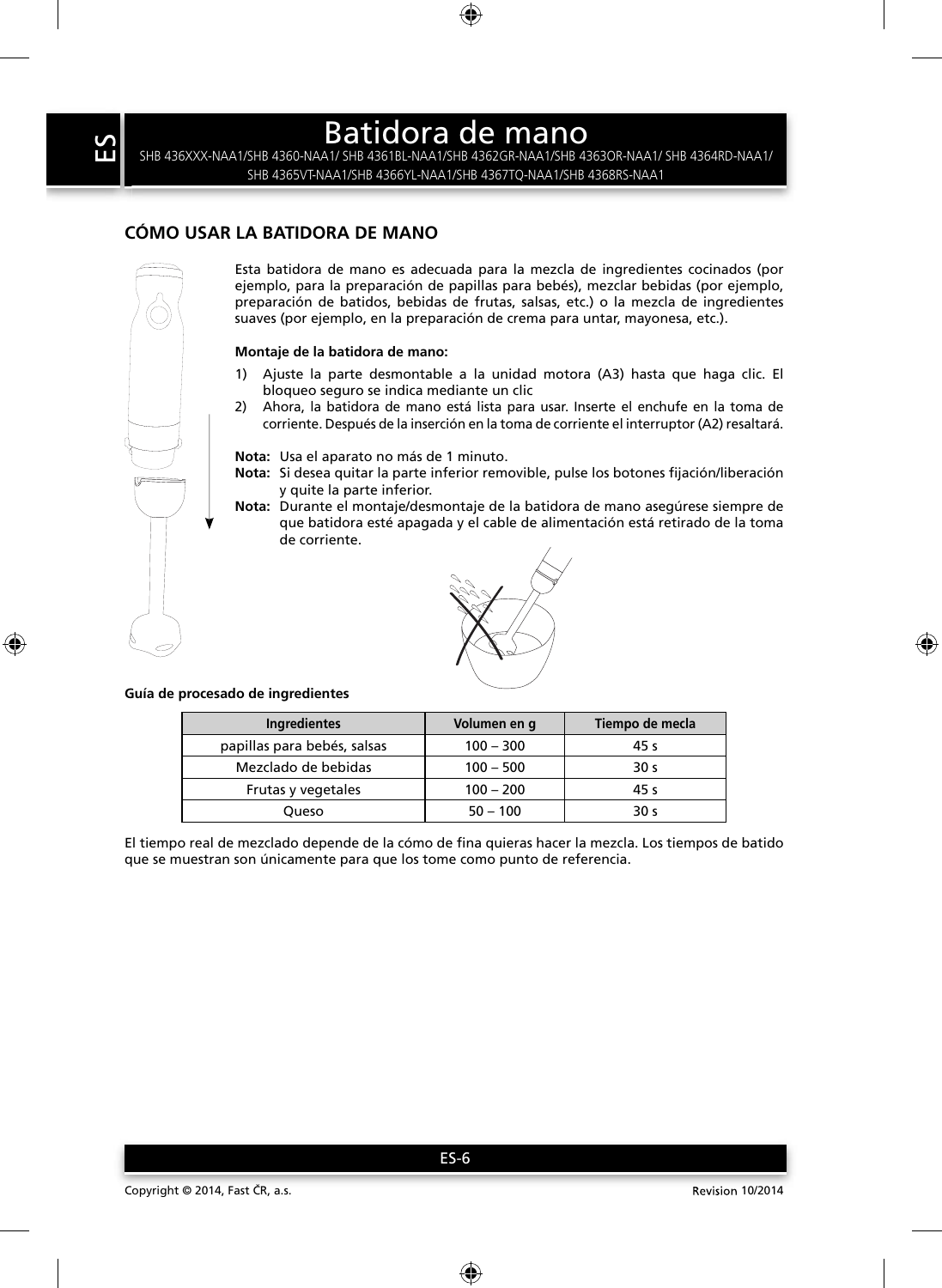SHB 436XXX-NAA1/SHB 4360-NAA1/ SHB 4361BL-NAA1/SHB 4362GR-NAA1/SHB 4363OR-NAA1/ SHB 4364RD-NAA1/ SHB 4365VT-NAA1/SHB 4366YL-NAA1/SHB 4367TQ-NAA1/SHB 4368RS-NAA1

## **CÓMO UTILIZAR EL ACCESORIO DE CORTAR**

El accesorio de cortar es adecuado para cortar los alimentos, tales como la carne, el queso duro (por ejemplo, parmesano), vegetales (por ejemplo, cebolla, ajo, zanahoria, etc.), hierbas, frutos secos (por ejemplo, avellanas, nueces, etc.) y otro tipo de alimentos.

El accesorio de cortar no ha sido diseñado para cortar cubitos de hielo, especias (por ejemplo, nuez moscada), granos de café o alimentos de tipo similar.

Antes de introducir alimentos en el recipiente es necesario cortar los alimentos en trozos pequeños. Before inserting food into the bowl it is necessary to cut the food into small pieces.

#### **Montaje del accesorio de cortar:**

1) Coloque una almohada de goma antideslizante (A12) en el fondo del recipiente de la picadora.

 La almohada de caucho previene al accesorio de derrames accidentales y vuelcos y posibles daños.

2) Introduzca con cuidado un cuchillo de corte (A10) en el recipiente de la picadora (A11). Coloque el cuchillo de corte en el eje central del recipiente. Sostenga siempre la cuchilla de corte por la parte de plástico.



**Precaución:** ¡La cuchilla está muy afilada!

- 3) Coloque los alimentos que desee cortar en el recipiente. La cantidad no debe exceder el límite máximo (500 ml) que está marcado en el recipiente.
- 4) Coloque una tapa (A9) en el vaso. El recipiente debe ser puesto de modo que el centro de presión, situado en la parte inferior de la tapa, se coloque en la cruz de la cuchilla de corte, así como las cerraduras de seguridad, situadas a los lados de la tapa, encajen en el sistema de seguridad del recipiente. Una bien que la tapa está bien colocada, gire la tapa en la dirección de las agujas del reloj, hasta que no esté fijada de forma segura. El bloqueo seguro se indica mediante un clic.

 Para soltar la tapa, gire la tapa en el sentido contrario al de las agujas del reloj. La liberación de la tapa también se indica mediante un clic. Al soltar la tapa, preste mayor atención para que no se vuelque o se libre de la cuchilla de corte y evite el posible daño.

- 5) Coloque la unidad motora (A3) en el accesorio de cortar ensamblado.
- 6) Ahora el dispositivo está listo para usar. Inserte el enchufe en la toma de corriente. Después de enchufarlo en la toma de corriente se iluminará el interruptor (A2).

**Nota:** Usa el aparato durante no más de 1 minuto.

- **Nota:** Cuando vaya a montar/desmontar el accesorio de cortar asegúrese siempre de que el aparato está apagado y de que el cable de alimentación está retirado de la toma de corriente.
- **Nota:** Para desmontar, seguir el camino opuesto.

ES-7

 $\Omega$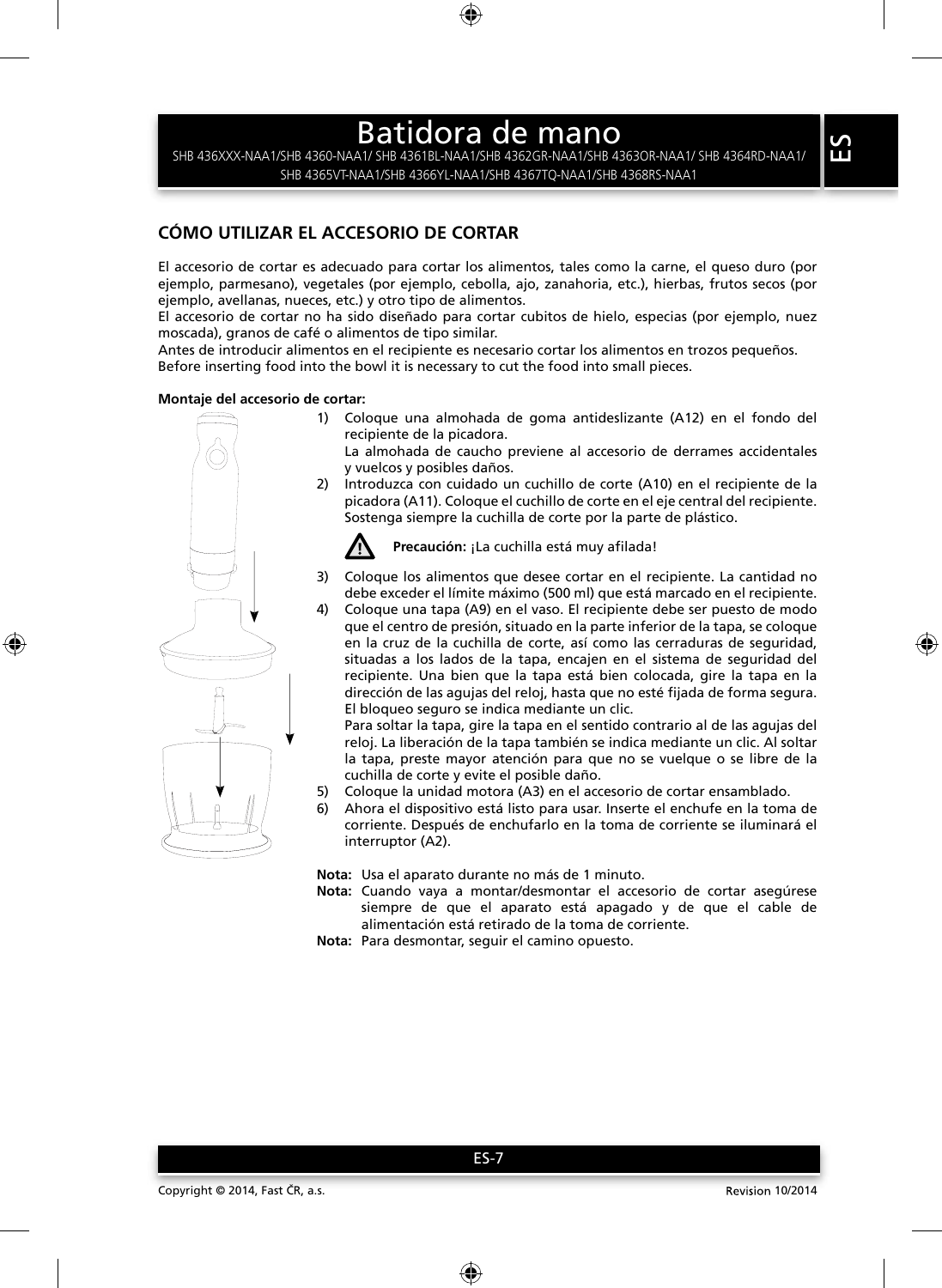SHB 436XXX-NAA1/SHB 4360-NAA1/ SHB 4361BL-NAA1/SHB 4362GR-NAA1/SHB 4363OR-NAA1/ SHB 4364RD-NAA1/ SHB 4365VT-NAA1/SHB 4366YL-NAA1/SHB 4367TQ-NAA1/SHB 4368RS-NAA1

#### **Guía de procesado**

| <b>Alimentos</b>                       | Máximo | Tiempo de la<br>operación | Preparación |
|----------------------------------------|--------|---------------------------|-------------|
| Carne                                  | 290q   | 15 <sub>s</sub>           | $1 - 2$ cm  |
| Hierbas                                | 50q    | 8 s                       |             |
| Nueces sin cáscara, almendras sin piel | 100q   | 8 s                       |             |
| Queso                                  | 100q   | 5 s                       | $1 - 2$ cm  |
| Pan                                    | 80q    | 5 s                       | 2 cm        |
| Cebolla                                | 150q   | 8 s                       | 2 cm        |
| Galletas                               | 150q   | 6 s                       | 2 cm        |
| Frutos de baya                         | 200q   | 6 s                       | $1 - 2$ cm  |

El tiempo real depende de cómo de pequeñas quiera los trozos.

## **CÓMO USAR EL ACCESORIO DE BATIR**

El accesorio de batir es adecuado para batir mezclas líquidas, crema de leche, batir claras de huevo y yemas, para mezclar bizcochos, mayonesa, etc. Bata estas mezclas en dosis más pequeñas.

#### **Montaje del accesorio de batir**

- 
- 1) Inserte el batidor (A7) en el soporte del batidor (A8) hasta que haga clic. Asegúrese que el batidor está ensamblado adecuadamente.
- 2) Coloque el accesorio de batir en la unidad motora (A3).
- 3) Ahora el aparato está listo para usar. Inserte el enchufe en la toma de corriente. Después de la inserción en la toma de corriente se iluminará el interruptor (A2).
- **Nota:** Usa el aparato durante no más de 1 minuto.
- **Nota:** Cuando vaya a montar/desmontar el accesorio de batir asegúrese siempre de que el aparato está apagado y de que el cable de alimentación está retirado de la toma de corriente.
- **Nota:** Para desmontar, seguir el camino opuesto.

## **SOPORTE DE PARED**

El soporte de pared es una parte de los accesorios. Este puede ser ensamblado en la pared y el aparato colocado en él. El soporte de pared puede ser asegurado a la pared mediante 2 tornillos. Los tornillos o el enchufe de pared no están incluidos en los accesorios. Para el tamaño de los tornillos y de los tacos preguntar al ferretero.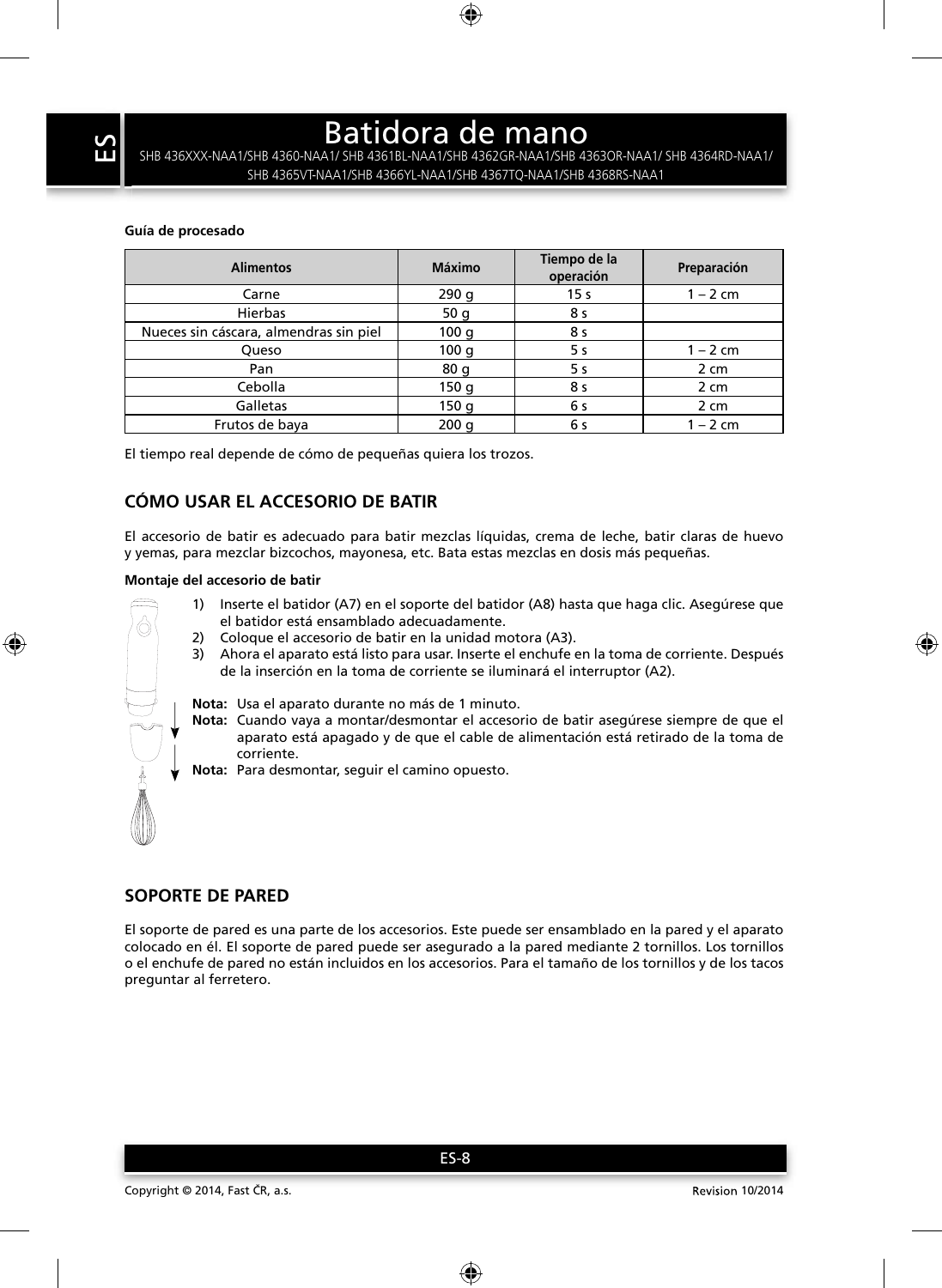SHB 436XXX-NAA1/SHB 4360-NAA1/ SHB 4361BL-NAA1/SHB 4362GR-NAA1/SHB 4363OR-NAA1/ SHB 4364RD-NAA1/ SHB 4365VT-NAA1/SHB 4366YL-NAA1/SHB 4367TQ-NAA1/SHB 4368RS-NAA1

### **LIMPIEZA**



Antes de limpiar, desconecte siempre el cable de alimentación de la toma de corriente.

Limpie la tapa del motor (pieza del motor) con un trapo suave y ligeramente húmedo. No debe sumergir nunca esta pieza en agua ni en ningún otro líquido.

En el lavavajillas podrá lavar: contenedor de mezcla (A6), varilla (A8), cuchillo de corte con doble hoja (A10) y cuenco de corte con peso (A11). Cuando procese comida con color, puede que las partes plásticas del dispositivo se decoloren, unte estas piezas con aceite vegetal antes de colocarlas en el lavavajillas.

También puede lavar las cuchillas sumergiéndolas en agua caliente con jabón y conectando la batidora. En ese caso, la batidora debe estar conectada a una toma de corriente.

No debe utilizar productos de limpieza abrasivos o agresivos, como disolventes de pintura o benceno para limpiar el dispositivo y sus accesorios.

## **ESPECIFICACIONES TÉCNICAS**

120V AC 60Hz, 350W Máx. Contenedor de mezcla, volumen: 800 ml Cuenco para cortar, volumen: 500 ml

Queda reservado el derecho a realizar modificaciones en el texto y en las especificaciones técnicas.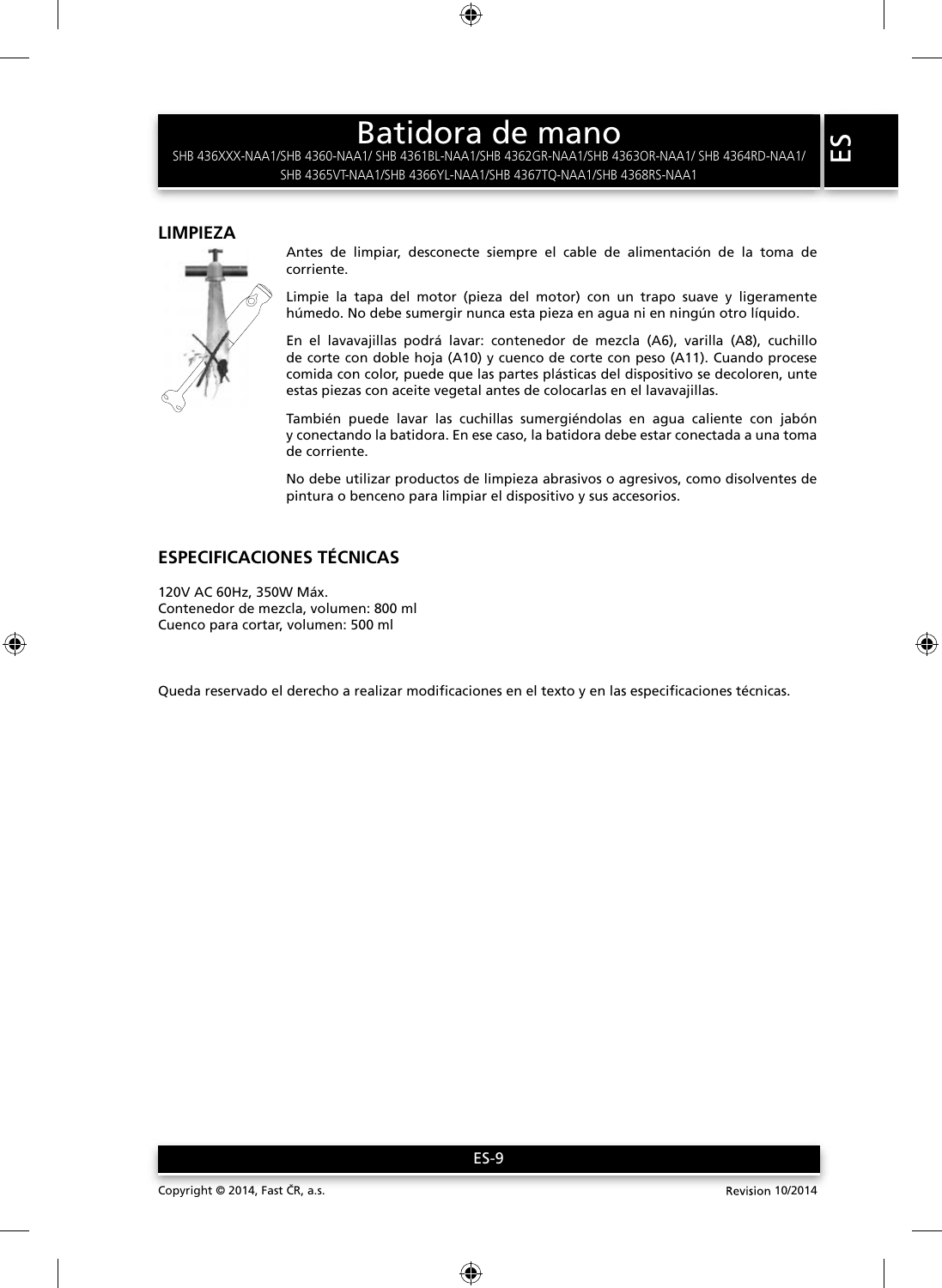$\mathsf B$ atidora de mano $\mathsf B$ atidora de mano $\mathsf B$ SHB 4365VT-NAA1/SHB 4366YL-NAA1/SHB 4367TQ-NAA1/SHB 4368RS-NAA1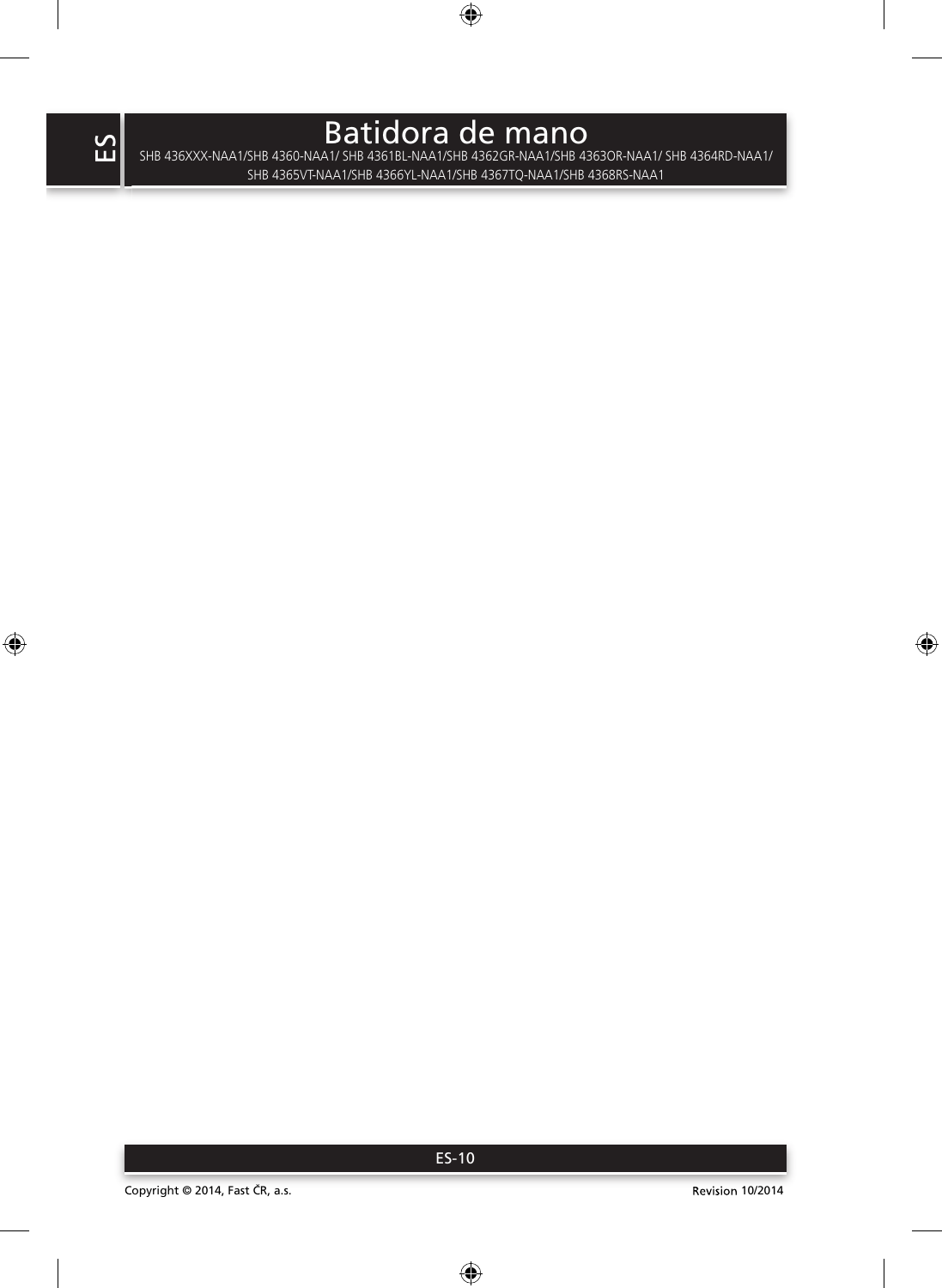$\mathsf B$ atidora de mano $\mathsf B$ ishb 4360-Naa $\mathsf I\mathsf s$ datid $\mathsf A$ as de man $\mathsf B$ as  $\mathsf B$ as  $\mathsf B$ as  $\mathsf A$ as de maai $\mathsf A$ shb 4364 RD-Naa $\mathsf I\mathsf A$ SHB 4365VT-NAA1/SHB 4366YL-NAA1/SHB 4367TQ-NAA1/SHB 4368RS-NAA1

ES